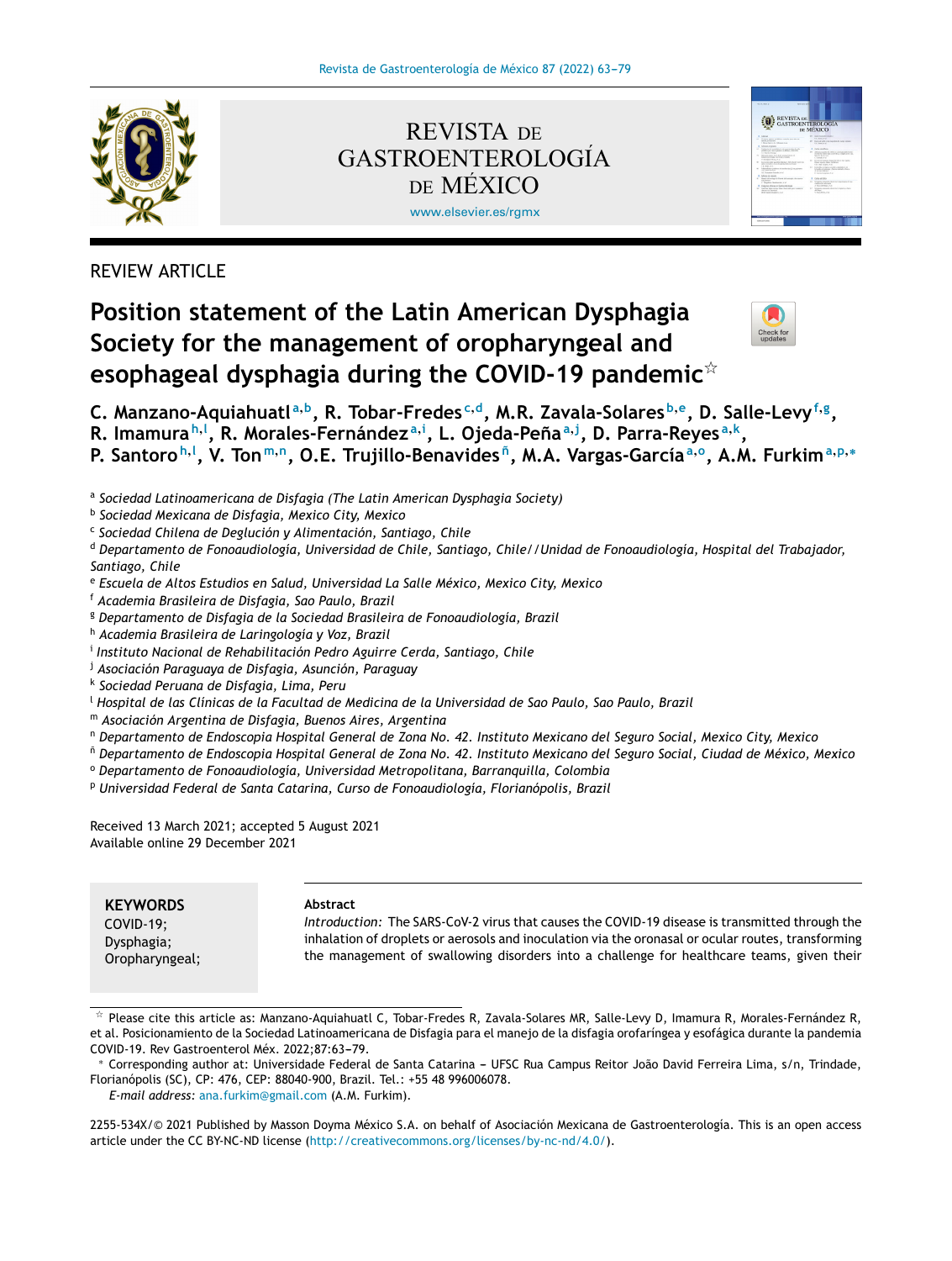Esophageal; Suggestions

**PALABRAS CLAVE**

COVID-19; Disfagia; Orofaríngea; Esofágica; Sugerencias

proximity to the aerodigestive tract and the high probability of aerosol generation during patient evaluation and treatment.

*Aim:* To provide essential guidance for Latin American multidisciplinary teams, regarding the evaluation and treatment of oropharyngeal and esophageal dysphagia, at the different levels of healthcare. The position statement was formulated for the purpose of maintaining medical service continuity, in the context of a pandemic, and minimizing the propagation and infection risks of the virus.

*Methods:* Thirteen experts in swallowing disorders were summoned by the Latin American Dysphagia Society to formulate a series of clinical suggestions, based on available evidence and clinical experience, for the management of dysphagia, taking the characteristics of Latin American healthcare systems into account.

*Results:* The position statement of the Latin American Dysphagia Society provides a series of clinical suggestions directed at the multidisciplinary teams that manage patients with oropharyngeal and esophageal dysphagia. It presents guidelines for evaluation and treatment in different contexts, from hospitalization to home care.

*Conclusions:* The present statement should be analyzed by each team or healthcare professional, to reduce the risk for COVID-19 infection and achieve the best therapeutic results, while at the same time, being mindful of the reality of each Latin American country.

 $\odot$  2021 Published by Masson Doyma México S.A. on behalf of Asociación Mexicana de Gastroenterología. This is an open access article under the CC BY-NC-ND license ([http://](http://creativecommons.org/licenses/by-nc-nd/4.0/) [creativecommons.org/licenses/by-nc-nd/4.0/\)](http://creativecommons.org/licenses/by-nc-nd/4.0/).

#### **Posicionamiento de la Sociedad Latinoamericana de Disfagia para el manejo de la disfagia orofaríngea y esofágica durante la pandemia COVID-19**

#### **Resumen**

*Introducción:* El virus SARS-CoV-2, que causa la enfermedad COVID-19, se transmite por inhalación de pequeñas gotas o aerosoles e inoculación por vía oronasal u ocular, lo cual hace del manejo de la deglución para los equipos de salud un desafío, dada su proximidad al tracto aerodigestivo y la alta probabilidad de generar aerosol durante la evaluación y tratamiento de los pacientes.

*Objetivo:* Brindar orientación esencial a los equipos de salud multidisciplinarios de Latinoamérica para la evaluación y tratamiento de la disfagia orofaríngea y esofágica en los diferentes niveles de atención en salud. Este posicionamiento fue realizado con el propósito de mantener la continuidad de los servicios médicos en el contexto de una pandemia y minimizar los riesgos de propagación y contagio del virus.

*Métodos:* Con base en la evidencia disponible y la experiencia clínica alcanzada hasta la fecha, 13 expertos en deglución convocados por la Sociedad Latinoamericana de Disfagia formularon una serie de sugerencias clínicas para el manejo de la disfagia, considerando las características de los sistemas de salud latinoamericanos.

*Resultados:* El posicionamiento de la Sociedad Latinoamericana de Disfagia brinda a los equipos multidisciplinarios una serie de sugerencias clínicas para el manejo de personas con disfagia orofaríngea y esofágica y ofrece lineamientos para su evaluación y tratamiento en diferentes contextos, desde la hospitalización hasta la atención domiciliaria.

*Conclusiones:* Este posicionamiento debe ser analizado por cada equipo o profesional de la salud, para reducir el riesgo de contagio por COVID-19 y lograr los mejores resultados terapéuticos, considerando siempre la realidad de cada país latinoamericano.

 $© 2021$  Publicado por Masson Doyma México S.A. en nombre de Asociación Mexicana de Gastroenterología. Este es un artículo Open Access bajo la licencia CC BY-NC-ND ([http://](http://creativecommons.org/licenses/by-nc-nd/4.0/) [creativecommons.org/licenses/by-nc-nd/4.0/\)](http://creativecommons.org/licenses/by-nc-nd/4.0/).

# **Introduction**

The World Health Organization declared the COVID-19 disease a global pandemic in March of 2020. In Latin America, as of mid-June of 2021, a total of 35,672,198 positive COVID-19 cases have been confirmed, accounting for 20% of the infected population worldwide. Unfortunately, 1,228,677 of those patients have died<sup>1</sup>[.](#page-14-0) The disease produced by SARS-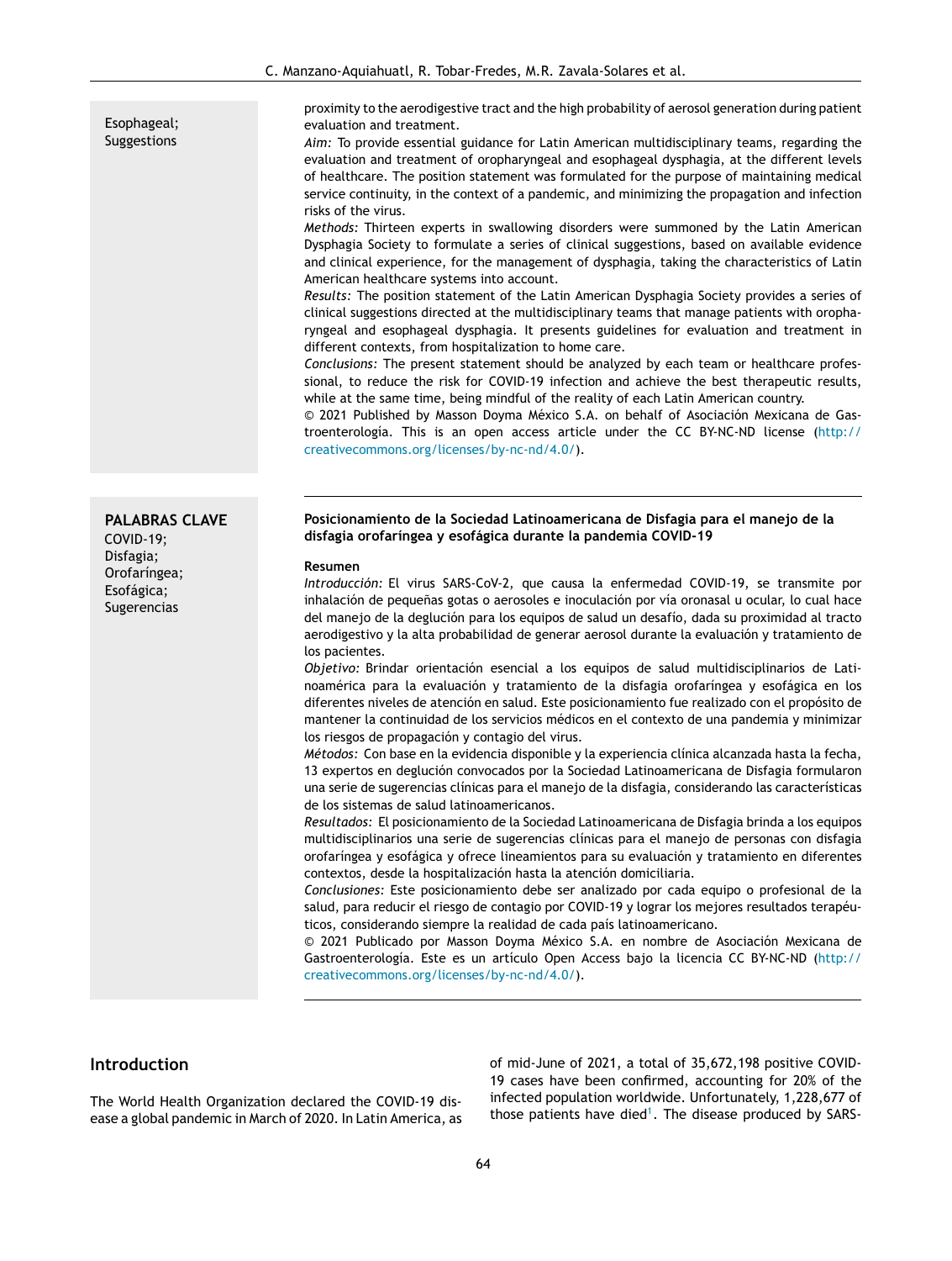CoV-2 is highly transmissible, requiring clinicians to modify their practices and protocols for safety reasons. COVID-19 disease impacts the functioning of the respiratory system and is a risk factor for developing dysphagia in certain groups, such as the elderly, patients with pre-existing lung conditions, and patients with other comorbidities<sup>2</sup>[.](#page-14-0) Conditions are exacerbated in patients that require prolonged periods of ventilation (more than 72 h), increasing the risk of dysphagia after extubation<sup>3</sup>[.](#page-14-0) Therefore, it is not surprising that the incidence of dysphagia in COVID-19 patients can be as high as 80% in persons that required ventilatory support, and close to 30% in those that did not $4,5$ .

Considering the abovementioned data, all healthcare professionals (HCPs) that are part of the dysphagia treatment team must take all the necessary measures to minimize the risk of contagion, recognizing that the treatment of dysphagia includes procedures that can lead to the production of droplets and aerosols, as well as to contact with the virus<sup>6-8</sup>. Therefore, the timing of the evaluation of dysphagia and the indication of treatment will most likely differ from the norm $^6$ [,](#page-14-0) especially regarding the implementation of different procedures, in an effort to maintain the continuity of care and optimize patient turnover at the different hospitals and health facilities<sup>9</sup>[.](#page-14-0)

The present position statement is a proposal for promoting the safety of the multidisciplinary team treating oropharyngeal and esophageal dysphagia, in the context of the COVID-19 pandemic. The aims of this statement are: (1) to provide essential guidance related to the diagnosis and rehabilitation of oropharyngeal and esophageal dysphagia and (2) to provide a guide for the multidisciplinary team working with COVID-19 patients that present with different clinical complexities of dysphagia (i.e., critical care patients, hospitalized patients, outpatients, patients receiving home care, and patients receiving telehealth services), to help reduce the risk of transmission of SARS-CoV-2.

The Latin American Dysphagia Society (LADS) formulated this position statement, with respect to clinical management, in the context of a crisis that is still present in several countries in the region, based on currently available information. Because the information is continuously developing, the statements contained herein are not evidence-based clinical practice guidelines and may require future evaluation and revision. Finally, the statements must be put into context, based on the characteristics of the health system of each country, access to resources, and the prevalence of COVID-19.9

#### **Methods**

The board of directors of the LADS summoned 13 experts to participate in formulating the position statement. The participants were from Argentina, Brazil, Chile, Colombia, Mexico, Paraguay, and Peru, the countries that, as of March 2021, formed part of the dysphagia society. Each expert met the following criteria: (a) at least 10 years of experience in the treatment of dysphagia, (b) postgraduate training in dysphagia, and (c) currently working at a clinic, hospital, or academic institution. The multidisciplinary approach was favored by the participation of speech language pathologists, phoniatricians, gastroenterologists, and otolaryngologists.

The methodology previously described in similar docu-ments was used<sup>[6,20](#page-14-0)</sup> and the statements were supported by recommendations, consensuses, and evidence available at the time, taking care to adapt them to the different scenarios that exist in Latin America. At a first meeting, and in accordance with the area of expertise of each participant, the sections were assigned for the bibliographic search, the summarization of the evidence collected, and the drafting of the recommendations for the first round of voting. The bibliography was available to all the participants. The recommendations were sent to the participants by means of an electronic survey system. The response options for each recommendation were: ''I agree'', ''I disagree'', and ''text modification'', and the round of voting was carried out on October 19, 2020.

The participants had a final meeting on a virtual platform on October 21, 2020, to know the results of the survey and vote again, if necessary. Agreement of 80% was required for a recommendation to be established. Recommendations that did not reach 80% agreement were put to a vote, after making the suggested text modifications, and recommendations that had 80% approval were automatically accepted. Each section provides a summary of the evidence and the subsequent recommendations. No system was employed to classify the quality of the evidence. The final version of the document was reviewed and approved by all the participants.

# **Personal protection and prevention measures**

The SARS-CoV-2 virus is transmitted by inhalation of drops or aerosols $^{21}$  $^{21}$  $^{21}$ , or by contact and subsequent inoculation via the oronasal or ocular routes. It is highly transmissible, a situation that implies strict control, with respect to prevention measures and personal protection for the health team and towards patients $^{22}$  $^{22}$  $^{22}$ , which includes correctly putting on and taking off personal protection equipment (PPE) $^{23}$  $^{23}$  $^{23}$ . Both clinical and instrumental swallowing evaluations are considered aerosol-generating procedures (AGPs), because they involve interventions for assessing cough, phonation, the functioning of sphincter mechanisms, and pressures at the aerodigestive crossroads, for the protection of the  $airway^{6-8}$ . Such interventions tend to involve an exposure time of more than fifteen min and a distance of less than 1.80 m, increasing the risk of transmission $^{24}$  $^{24}$  $^{24}$ .

For hospital wards of patients with suspected or confirmed COVID-19, maintaining negative pressure, with a

<sup>q</sup> Not only patients infected with SARS-CoV-2 need care. As the pandemic continues, many institutions and medical societies have suggested postponing non-emergency medical care, which has led to a marked reduction in outpatient care<sup>10–16</sup>. As a result of this, the diagnosis and treatment of other progressive diseases related to COVID-19 have been delayed, which has had an impact on morbidity, mortality and treatment costs for these patients<sup>17–19</sup>. As the incidence curve improves, it will be necessary to consider resuming the care of elective patients considering the challenges related to the safety of patients and health care professionals (HCPs), as well as the availability of personal protective equipment (PPE).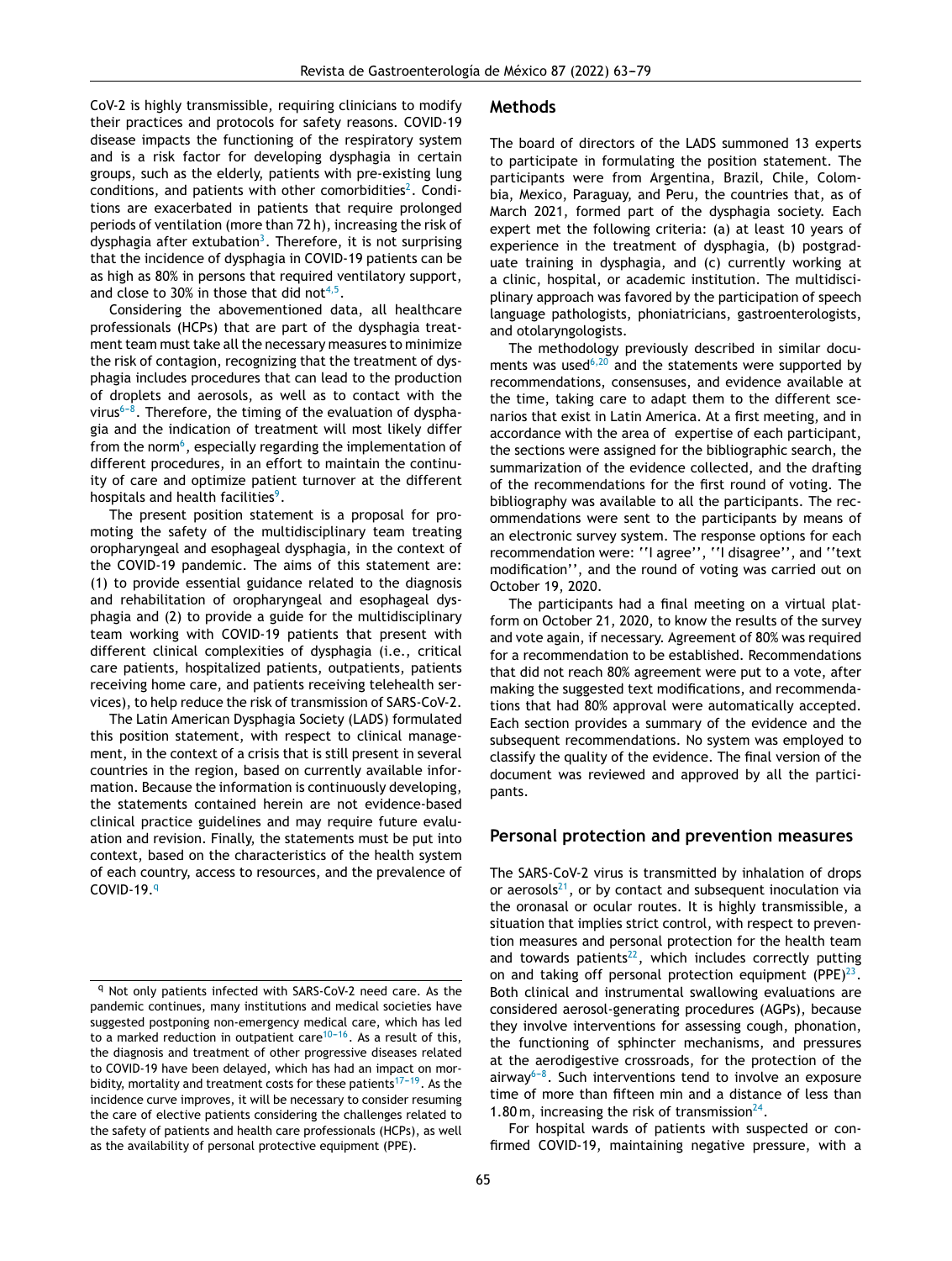minimum of 6-12 air exchanges per hour, is recommended, and if that is not possible, they should maintain a ventila-tion rate of at least 160 L/s<sup>[25](#page-14-0)</sup>. The doors of the rooms should be kept closed the majority of the time. The air in those rooms must be exhausted directly to the outside or filtered through a high-efficiency particulate air (HEPA) filter, before recirculation<sup>[25](#page-14-0)</sup>.

The PPE for AGP practices includes an N95 mask, covered by a disposable surgical mask, eye protection, a cap, disposable gloves, and a gown. An acrylic mask and shoe covers are optional. Because PPE goes by different names in each Latin American country, [Table](#page-4-0) 1 shows a list of the corresponding synonyms. Whether Levels 1, 2, or 3 of PPE should be used, depends on the viral load status of the patient, local and institutional regulations, and the epidemiological situation of the specific region.

The following recommendations are suggested:

- a) To perform the swallowing assessment, the use of PPE that includes all the elements for practices that generate droplets and aerosols is suggested.
- b) Each professional must be adequately trained in the use of PPE, according to the protocols established by the health center.
- c) The elements and instruments used in the practices must be disposable or properly disinfected after each use.
- d) It is important to categorize the different procedures by risk and correlate the risks with the viral load [\(Table](#page-6-0) 2).

# **Considerations for the clinical assessment of swallowing**

In patients with confirmed COVID-19, postponing the clinical evaluation of swallowing in patients with dysphagia is recommended. Patients are predisposed to coughing during the procedure, and it is even more frequent in the context of their concomitant respiratory conditions<sup>7</sup>[.](#page-14-0)

However, there are situations in which the procedures cannot be deferred because of patient needs and health center requirements, particularly those with great demand for high-complexity care beds in areas with an elevated prevalence of COVID-19 in the population. Thus, direct care should be reduced to cases in which the swallowing specialist, together with the team, estimates the predominance of benefits over risks<sup>[25](#page-14-0)</sup>. In such cases, the clinical evaluation of swallowing can be carried out, in compliance with strict standards that enable the protection of the HCP and reduce the spread of the virus, using screening tests as an initial option.

# **Dysphagia screening**

In the context of the pandemic, swallowing clinicians should share tasks related to swallowing management with the health team. Training other professionals (nurses, respiratory therapists, or non-specialist physicians) in the use of those tools, receiving additional instructions from the outside<sup>[26](#page-14-0)</sup>, reduces the number of HCPs that are exposed to SARS-CoV-2 and enables rational PPE use. It is always important to remember that the results obtained through the screening tests are useful for providing general recommendations to the health team, but not for planning the rehabilitation of dysphagia or its pathophysiology.

Using the following detection instruments, which are commonly described in the literature and easily applicable in the Latin American context, is suggested: the Volume-Viscosity Swallow Test  $(V\text{-}VST)^{27}$  $(V\text{-}VST)^{27}$  $(V\text{-}VST)^{27}$ , the Yale Swallow Protocol<sup>[28](#page-14-0)</sup>, the Repetitive Saliva Swallowing Test (RSST)<sup>[29,30](#page-14-0)</sup>, and the Gugging Swallowing Screen  $(GUSS)^{31}$  $(GUSS)^{31}$  $(GUSS)^{31}$ .

## **Clinical assessment**

The clinical assessment of swallowing must include the examination of the cognitive and communicative states, posture, and the oropharyngolaryngeal and respiratory systems. It is important to collect as much information as possible about the patient's respiratory status, the use of supports to improve ventilation (oxygen and mechanical ventilation, among others), and the support of the multidisciplinary team, so that the patient's tolerance to weaning, oxygen saturation stability, and respiratory rate can be  $cheched<sup>26</sup>$  $cheched<sup>26</sup>$  $cheched<sup>26</sup>$ . There must be special considerations for patients with tracheostomy<sup>[9,26](#page-14-0)</sup>.

Therefore, the following suggestions are recommended:

- a) Check the availability of the PPE to be used. If PPE is limited, consider deferring the assessment.
- b) If it does not interfere with the procedure, the patients should continue to wear PPE (goggles, masks). If that is not possible, make the necessary adjustments to the evaluation protocol.
- c) If the same HCP provides services to patients that are negative for SARS-CoV-2, as well as to patients that are positive, the negative patients should be treated first.
- d) Minimize exposure time, limiting the evaluation sessions to the bare essentials, ideally 15 min or less.
- e) Keep a physical distance of at least 1.5 m between the HCP and the patient, when feasible, during the interview and cognitive-communication assessment.
- f) A distance of 1.5 m should be kept during the orofacial motor exam, moving closer only for evaluating the intraoral structures and making the strength assessment.
- g) Do not evaluate voluntary cough, unless absolutely necessary.
- h) If the patient can ingest liquids and/or food independently, allow him/her to do so, if the patient's cognitive and communicative performance allows him/her to adequately follow the instructions.
- i) If the patient cannot ingest liquids and/or food independently, stay at the patient's side.
- j) Always choose the foods and/or liquids that are the most appropriate for the estimated condition of the patient, avoiding the generation of reflex cough or the need for aspirating the oral cavity (or the tracheostomy tube, if present).
- k) Individually analyze the relevance and benefits of performing procedures with a high risk of aerosolization in patients with tracheostomy, such as deflation of the cuff, the use of a speaking valve, or subglottic air flow.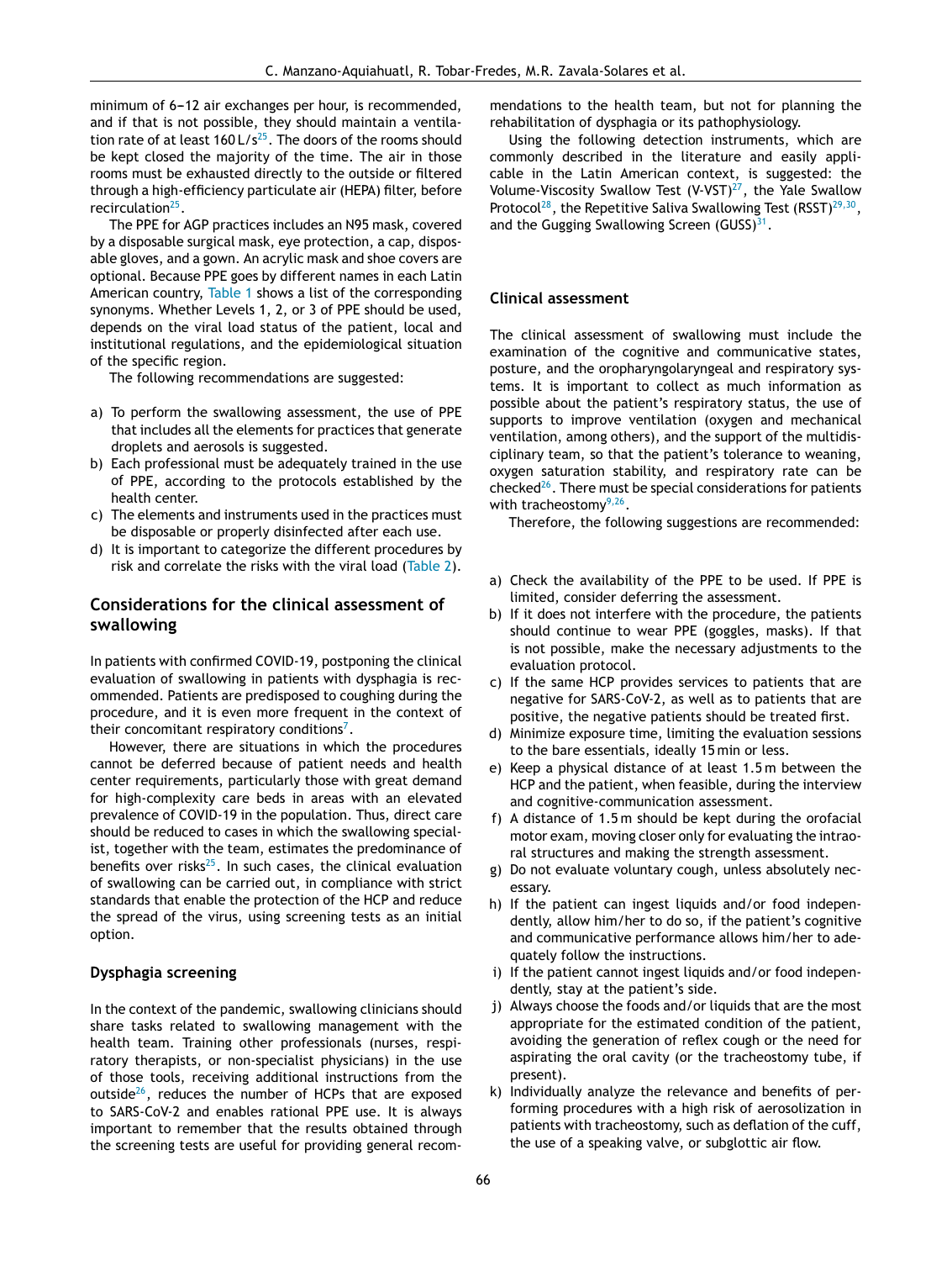<span id="page-4-0"></span>

| The United                                                            | Argentina                                                         | <b>Brazil</b>                                      | Chile                                                                                                                      | Colombia                                             | El Salvador                                        | Spain                                                                         | Honduras                                                      | Mexico                                                                                                     | Nicaragua                                                                        | Paraguay                                           | Peru                                                    | Portugal                                                              | Venezuela                             |
|-----------------------------------------------------------------------|-------------------------------------------------------------------|----------------------------------------------------|----------------------------------------------------------------------------------------------------------------------------|------------------------------------------------------|----------------------------------------------------|-------------------------------------------------------------------------------|---------------------------------------------------------------|------------------------------------------------------------------------------------------------------------|----------------------------------------------------------------------------------|----------------------------------------------------|---------------------------------------------------------|-----------------------------------------------------------------------|---------------------------------------|
| <b>States</b>                                                         |                                                                   |                                                    |                                                                                                                            |                                                      |                                                    |                                                                               |                                                               |                                                                                                            |                                                                                  |                                                    |                                                         |                                                                       |                                       |
| HAIR NET,<br><b>MEDICAL</b><br>CAP                                    | <b>GORRO</b><br>QUIRÚR-<br>GICO                                   | <b>TOUCA</b>                                       | GORRO<br>QUIRÚ<br>RGICO,<br><b>COFIA</b>                                                                                   | <b>GORRO</b><br>QUIRÚ<br><b>RGICO</b>                | GORRO<br>QUIRÚ<br><b>RGICO</b>                     | <b>GORRO DE</b><br>CIRUG ÍA                                                   | <b>GORRO</b><br>QUIRÚ<br><b>RGICO</b>                         | GORRO<br>QUIRÚ<br><b>RGICO</b>                                                                             | <b>GORRO DE</b><br><b>ENFERMER</b><br>ÍA                                         | <b>GORRO</b><br>QUIRÚ<br><b>RGICO</b>              | GORRO<br>QUIRÚ<br><b>RGICO</b>                          | <b>TOUCA</b><br>CIRÚ RGICA                                            | <b>GORRO</b><br><b>QUIR</b><br>ÚRGICO |
| GOGGLES                                                               | <b>ANTIPARRAS</b>                                                 | ÓCULOS DE<br><b>PROTECÃO</b>                       | ANTIP-<br><b>ARRAS</b>                                                                                                     | <b>MONOGAFAS</b>                                     | <b>GOGGLES</b>                                     | <b>GAFAS</b>                                                                  | LENTES DE<br><b>PROTECCI</b><br>ÓN, LENTES<br>DE<br>SEGURIDAD | GOGGLES/<br><b>LENTES DE</b><br><b>PROTECCI</b><br>ÓN                                                      | GAFAS/<br><b>LENTES</b>                                                          | <b>ANTIPARRAS</b>                                  | <b>LENTES</b><br>PROTEC-<br><b>TORES</b>                | ÓCULOS DE<br><b>PROTECÃO</b>                                          | <b>LENTES</b><br><b>PROTECTORES</b>   |
| FACE<br><b>VISOR</b>                                                  | MASCARA<br><b>FACIAL</b>                                          | <b>PROTETOR</b><br><b>FACIAL</b>                   | <b>ESCUDO</b><br><b>FACIAL</b>                                                                                             | CARETA                                               | CARETA                                             | <b>VUSERA</b>                                                                 | CARETA                                                        | CARETA                                                                                                     | <b>PROTECTOR</b><br>FACIAL/CARETA FACIAL                                         | <b>PROTECTOR</b>                                   | <b>PROTECTOR</b><br>FACIAL,<br>MÁSCARA<br><b>FACIAL</b> | <b>VISEIRA</b>                                                        | CARETA                                |
| SURGICAL<br><b>FACE</b><br><b>MASK</b>                                | <b>BARBIJO</b><br>QUIRÚR-<br>GICO                                 | MÁSCARA<br><b>CIRÚRGICA</b>                        | <b>MASCARILLA</b><br>QUIRÚR-<br>GICA,<br>MASCAR-<br>ILLA DE<br>PROCED-<br>IMIENTO,<br>MASCAR-<br>ILLA 3<br><b>PLIEGUES</b> | <b>TAPABOCAS</b><br>CONVEN-<br><b>CIONAL</b>         | MASCARILLA                                         | MASCARILLA<br>QUIRÚ<br><b>RGICA</b>                                           | MASCARILLA<br>QUIRÚ<br><b>RGICA</b>                           | CUBREBOCAS/<br>CUBREBO-<br>CAS<br><b>TRICAPA</b>                                                           | MASCARILLA<br>QUIRÚ<br>RGICA/<br>MASCAR-<br>ILLA DE<br>LIGAS/<br>CUBREBO-<br>CAS | <b>TABAPOCA</b><br>QUIRÚ<br><b>RGICA</b>           | <b>CUBREBOCAS</b><br>O<br><b>TAPABOCAS</b>              | MÁSCARA<br>CIRÚ RGICA                                                 | <b>TAPABOCAS</b>                      |
| FFP <sub>2</sub><br>MASK,<br>FFP3<br><b>MASK</b>                      | <b>BARBIJO</b><br>FFP <sub>2</sub> ,<br><b>BARBIJO</b><br>FFP3    | MÁSCARA<br>FFP2,<br>MÁSCARA<br>FFP3                | MASCARILLA<br>FFP2, MAS-<br>CARILLA<br>FFP3                                                                                | MASCARILLA<br>FFP2, MAS-<br><b>CARILLA</b><br>FFP3   | MASCARILLA<br>FFP2, MAS-<br><b>CARILLA</b><br>FFP3 | MASCARILLA<br>FFP2, FFP3                                                      | MASCARILLA<br>FFP2, MAS-<br><b>CARILLA</b><br>FFP3            | <b>MASCARILLA</b><br>FFP2, MAS-<br>CARILLA<br>FFP3/<br><b>CUBREBO-</b><br><b>CAS TIPO</b><br><b>CONCHA</b> | MASCARILLA                                                                       | MASCARILLA<br>FFP2, MAS-<br><b>CARILLA</b><br>FFP3 | <b>MASCARILLA</b><br>FFP2, MAS-<br>CARILLA<br>FFP3      | MÁSCARA<br>FFP <sub>2</sub> /<br>MÁSCARA<br>FFP3                      | <b>TAPABOCAS</b><br><b>FPP</b>        |
| N95 MASK                                                              | <b>BARBIJO</b><br>N95                                             | MÁSCARA<br>N95                                     | MASCARILLA<br>N95                                                                                                          | MASCARILLA<br>N95                                    | MASCARILLA<br>N95                                  | MÁSCARILLA<br>DE<br><b>PROTECCI</b><br>ÓN N95                                 | MASCARILLA<br>N95                                             | <b>MASCARILLA</b><br>N95/N95<br><b>TIPO</b><br><b>CONCHA</b>                                               | MASCARILLA                                                                       | MASCARILLA<br>N95                                  | MASCARILLA<br>N95                                       | MÁSCARA<br>N95                                                        | <b>TAPABOCAS</b><br>N95               |
| PAINT<br><b>PROJECT</b><br>RESPIRA-<br><b>TOR</b>                     | MASCARILLA<br>DE PINTOR                                           | MÁSCARA<br><b>RESPIRAT</b><br>ÓRIA PARA<br>PINTURA | <b>RESPIRADOR</b><br>DE MEDIO<br><b>ROSTRO</b>                                                                             | <b>RESPIRADOR</b><br><b>FACIAL</b>                   | <b>RESPIRADOR</b>                                  | <b>MEDIA MAS-</b><br>CARILLA                                                  | MASCARA<br>DE<br>PINTURA,<br>MASCARA<br><b>ANTIGAS</b>        | RESPIRADOR/<br>RESPI-<br><b>RADOR CON</b><br><b>FILTRO</b>                                                 | MEDIA<br>MASCARA                                                                 | <b>RESPIRADOR</b>                                  | <b>RESPIRADOR</b><br><b>CON DOBLE</b><br>FILTRO 3M      | <b>RESPIRADOR</b>                                                     | <b>RESPIRADOR</b>                     |
| <b>POWERED</b><br>AIR-<br><b>PURIFYING</b><br>RESPIRA-<br><b>TORS</b> | <b>RESPIRADORES</b><br>PAPR Y DE<br>AIRE SUMIN-<br><b>ISTRADO</b> | <b>RESPIRADOR</b><br>PURIFI-<br>CADOR DE<br>AR     | <b>EQUIPO</b><br><b>MOTOR</b><br><b>VENTILADO</b>                                                                          | <b>RESPIRADORES</b><br>PURIFI-<br>CADORES<br>DE AIRE | <b>RESPIRADOR</b>                                  | <b>RESPIRADOR</b><br>PURIFI-<br><b>CADOR DE</b><br>AIRE CON<br><b>BATERÍA</b> | <b>RESPIRADOR</b><br><b>CON AIRE</b><br><b>PURIFICADO</b>     | RESPIRADOR/<br>RESPI-<br><b>RADOR</b><br>PURIFI-<br><b>CADOR</b>                                           | <b>RESPIRADOR</b>                                                                | <b>RESPIRADOR</b>                                  | <b>RESPIRADOR</b><br>PURIFI-<br>CADOR<br>COMPLETO       | <b>RESPIRADOR</b><br>PURIFI-<br>CADOR DE<br>AR MOTOR-<br><b>IZADO</b> | <b>RESPIRADOR</b>                     |

Revista

de

Gastroenterología

de

México

ఇ

(2022)

63---79

67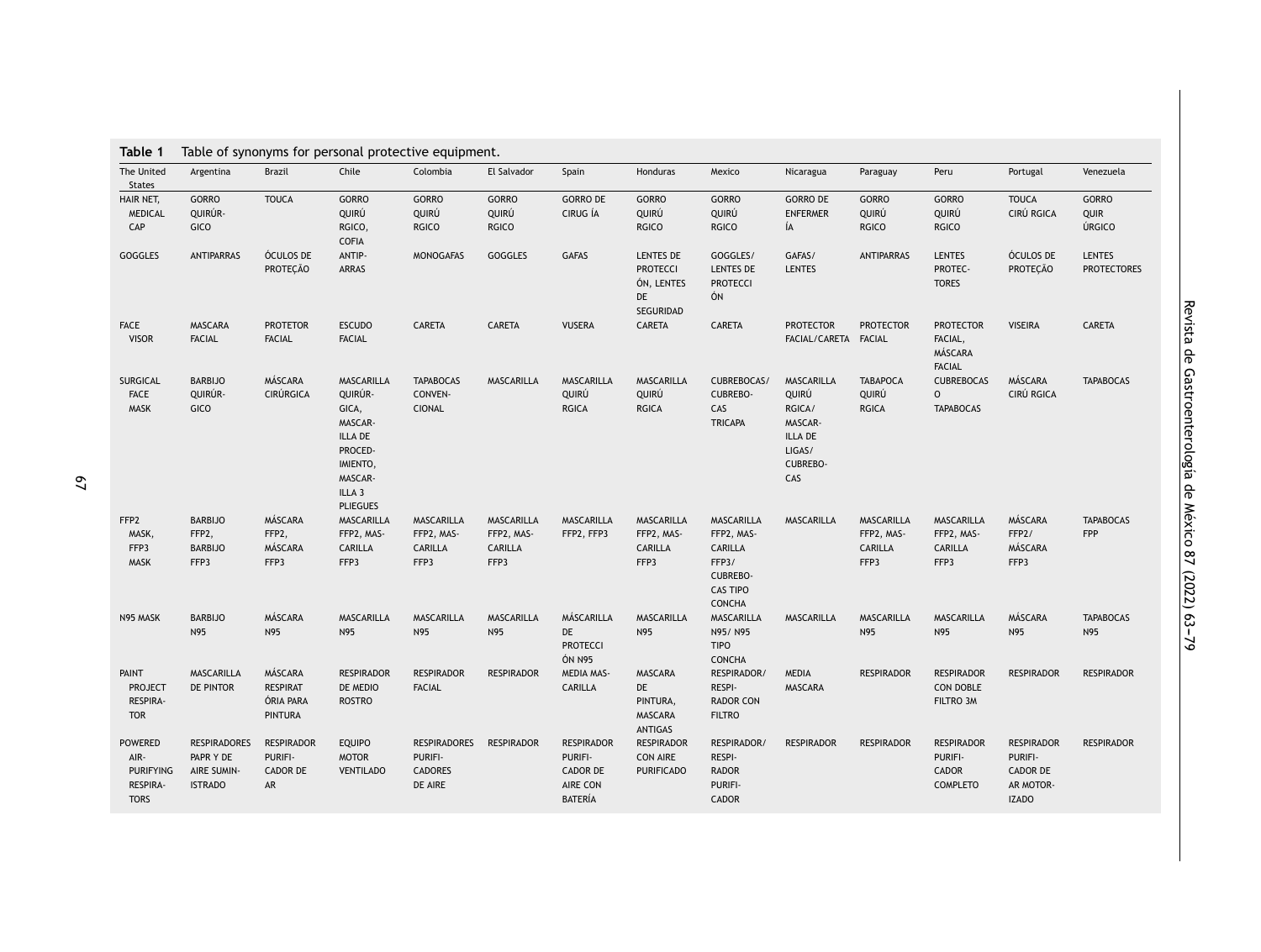| Table 1 (Continued)                                                                          |                                           |                                                             |                                                              |                                                         |                  |                             |                                       |                                     |                                    |                                                              |                                                             |                                                                    |                                                                                      |
|----------------------------------------------------------------------------------------------|-------------------------------------------|-------------------------------------------------------------|--------------------------------------------------------------|---------------------------------------------------------|------------------|-----------------------------|---------------------------------------|-------------------------------------|------------------------------------|--------------------------------------------------------------|-------------------------------------------------------------|--------------------------------------------------------------------|--------------------------------------------------------------------------------------|
| The United<br><b>States</b>                                                                  | Argentina                                 | <b>Brazil</b>                                               | Chile                                                        | Colombia                                                | El Salvador      | Spain                       | Honduras                              | Mexico                              | Nicaragua                          | Paraguay                                                     | Peru                                                        | Portugal                                                           | Venezuela                                                                            |
| <b>ISOLATION</b><br>GOWN<br>APRON                                                            | DELANTAL                                  | AVENTAL<br>DESCARTÁVEL<br><b>SEM MANGA</b>                  | PECHERA                                                      | <b>BATA DE</b><br>AIS-<br><b>LAMIENTO</b>               | <b>DELANTAL</b>  | DELANTAL<br>DESECH-<br>ABLE | <b>DELANTAL</b>                       | DELANTAL/<br><b>MANDIL</b>          | <b>DELANTAL</b>                    | DELANTAL<br>DE PRO-<br><b>TECCIÓN</b>                        | <b>DELANTAL</b>                                             | <b>AVENTAL P</b><br>LÁSTICO                                        | <b>DELANTAL</b>                                                                      |
| LONG<br>SLEEVED,<br>DISPOS-<br>ABLE<br>GOWN                                                  | <b>CAMISOLÍN</b>                          | <b>CAPOTE</b>                                               | PECHERA<br>DELANTAL<br>QUIRÚR-<br>GICO                       | <b>BATA</b><br>QUIRÚR-<br>GICA                          | <b>GABACHON</b>  | <b>BATA DE</b><br>EPPI      | <b>BATA</b><br>QUIRÚR-<br><b>GICA</b> | <b>BATA</b><br>QUIRÚR-<br>GICA/BATA | <b>BATA</b><br>DESCARTABLE         | <b>BATA</b><br>QUIRÚR-<br><b>GICA</b>                        | <b>BATA</b><br>QUIRÚR-<br><b>GICA</b>                       | <b>BATA</b><br><b>CIRÚRGICA</b><br>DE USO<br>ÚNICO                 | <b>MONO</b><br>QUIRÚR-<br>GICO,<br><b>MONO</b><br>QUIRÚR-<br>GICO<br><b>COMPLETO</b> |
| <b>MEDICAL</b><br>PRO-<br><b>TECTING</b><br>GOWN,<br><b>MEDICAL</b><br>ISOLA-<br><b>TION</b> | <b>TRAJE DE</b><br>PROTEC-<br><b>CION</b> | <b>MACACÃO</b><br>DE<br><b>PROTECÃO</b><br><b>COM CAPUZ</b> | <b>BUZO DE</b><br>PAPEL,<br>OVEROL,<br>TRAJE<br><b>TYVEK</b> | TRAJE DE<br>AIS-<br><b>LAMIENTO</b><br><b>PROTECTOR</b> | TRAJE            | <b>MONO EPPI</b>            | TRAJE DE<br><b>BIOSEGURI-</b><br>DAD  | TRAJE DE<br>PROTEC-<br>CIÓN/OVEROL  | TRAJE DE<br>PROTEC-<br><b>CIÓN</b> | EQUIPO DE<br>PROTEC-<br><b>CIÓN</b><br>PERSONAL,<br>MAMELUCO | TRAJE DE<br>PROTEC-<br><b>CIÓN</b><br>COMPLETO,<br>MAMELUCO | FATO DE<br>PROTECÃOCOM<br>CAPUZ                                    | TRAJE DE<br><b>PROTECCIÓN</b>                                                        |
| GOWN<br><b>RUBBER</b><br>GLOVES,<br>DISPOS-<br>ABLE<br><b>GLOVES</b>                         | <b>GUANTES</b>                            | LUVAS DE<br>PROCEDI-<br><b>MENTO</b>                        | <b>GUANTES</b><br>DE PROCED-<br><b>IMIENTO</b>               | <b>GUANTES</b>                                          | <b>GUANTES</b>   | <b>GUANTES</b>              | <b>GUANTES</b>                        | <b>GUANTES</b>                      | <b>GUANTES</b>                     | <b>GUANTES</b>                                               | <b>GUANTES</b><br><b>DESCARTA-</b><br><b>BLES</b>           | LUVAS                                                              | <b>GUANTES</b>                                                                       |
| <b>PROTECTIVE</b><br>BOOTS,<br>SHOE<br><b>COVER</b>                                          | <b>CUBREBOTAS</b>                         | <b>PROPÉ</b>                                                | CUBRECALZADO, POLAINAS<br>CUBREZAP-<br><b>ATOS</b>           |                                                         | <b>ZAPATERAS</b> | POLAINAS O<br><b>PEUCS</b>  | CUBREBOTAS,<br>CUBRE-<br>CALZADO      | <b>CUBREBOTAS</b>                   | <b>CUBREBOTAS</b>                  | <b>CUBREBOTAS</b>                                            | <b>CUBREBOTAS</b>                                           | COBRE-PÉS,<br><b>CAPAS PARA</b><br><b>SAPATOS</b><br><b>LONGAS</b> | <b>BOTAS</b><br>QUIRÚRGICAS                                                          |

al.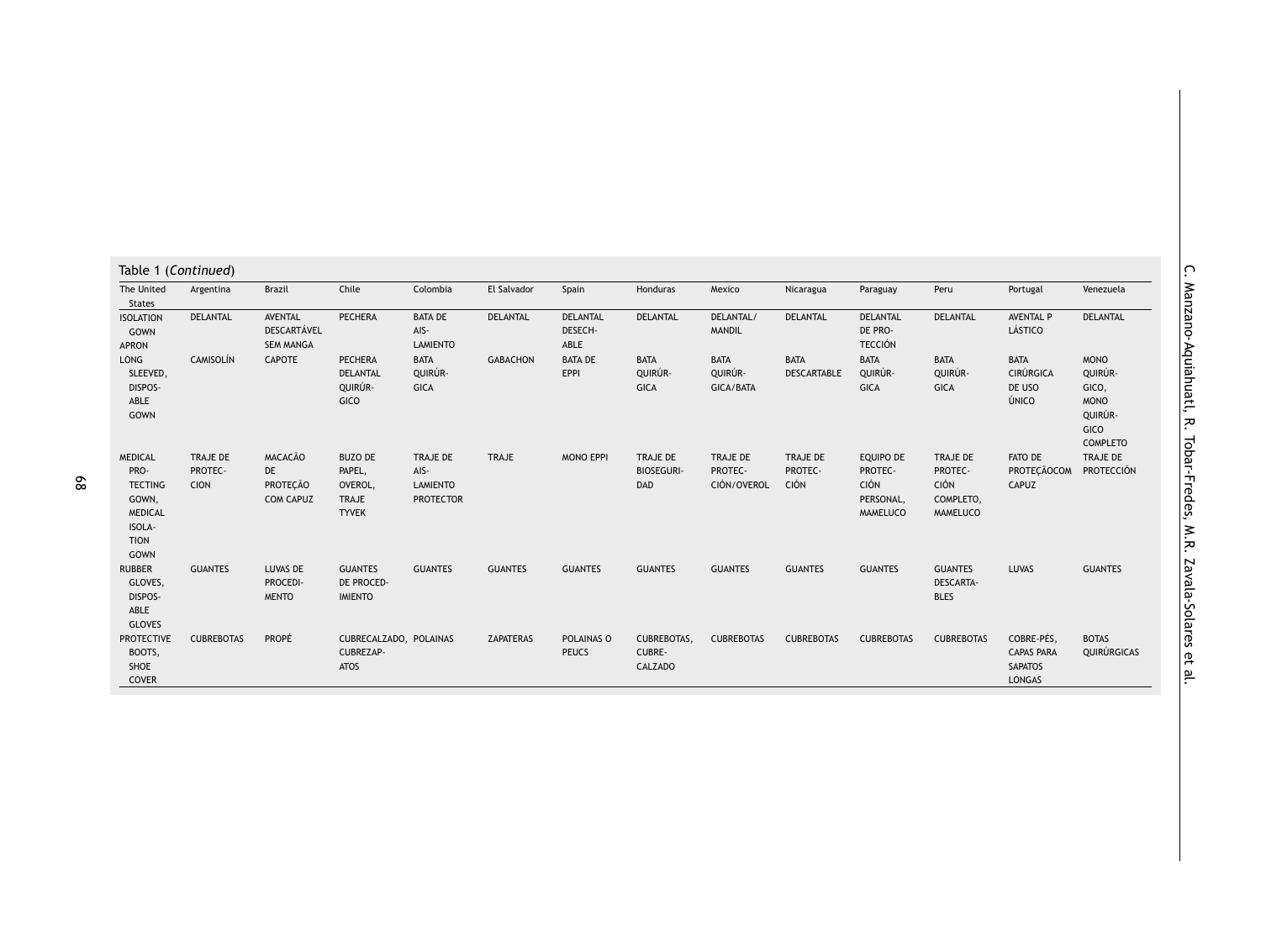# <span id="page-6-0"></span>**Table 2** Risk and viral load categorization table.

| Epidemiological condition                                    | Phenotype                                                                                               | Social issues                                                                  | Summary of swallowing assessment and therapy<br>recommendations                                                                                           |
|--------------------------------------------------------------|---------------------------------------------------------------------------------------------------------|--------------------------------------------------------------------------------|-----------------------------------------------------------------------------------------------------------------------------------------------------------|
| Intensive care unit Hemodynamic<br>and respiratory stability | 24 to 48 h post-extubation                                                                              |                                                                                | Assessment:                                                                                                                                               |
|                                                              | Alert                                                                                                   |                                                                                | Minimize exposure time, limiting evaluation sessions to what<br>is essentially necessary, ideally 15 min or less.                                         |
|                                                              | Medically stable                                                                                        |                                                                                | During the orofacial motor exam, maintain a physical distance<br>of 1.5 m, approaching only for assessments of intraoral                                  |
|                                                              |                                                                                                         |                                                                                | structures and strength.                                                                                                                                  |
|                                                              | Continuous monitoring<br>Enteral tube feeding                                                           |                                                                                | Swallowing screening that can be performed:<br>• Repetitive Saliva Swallowing Test (RSST). <sup>21,22</sup><br>• The Yale Swallow Protocol. <sup>23</sup> |
|                                                              |                                                                                                         |                                                                                | • The Toronto Bedside Swallowing Screening Test<br>$(TOR-BSST).24$                                                                                        |
| Subacute                                                     | Patient referred to the<br>intermediate care unit, requiring<br>monitoring but no vital support         | Medical social worker must manage<br>the necessary conditions for<br>discharge | Assessment:                                                                                                                                               |
|                                                              |                                                                                                         |                                                                                | • Clinical evaluation of swallowing can be performed                                                                                                      |
|                                                              |                                                                                                         |                                                                                | • During the orofacial motor exam, maintain a physical                                                                                                    |
|                                                              |                                                                                                         |                                                                                | distance of 1.5m, approaching only for assessments of                                                                                                     |
|                                                              |                                                                                                         |                                                                                | intraoral structures and strength.                                                                                                                        |
|                                                              |                                                                                                         |                                                                                | • The Volume-Viscosity Swallow Test (V-VST) can be used. <sup>25</sup><br>• If the patient is able to ingest liquids and/or food on                       |
|                                                              |                                                                                                         |                                                                                | his/her own, allow the patient to do so, if his/her cognitive                                                                                             |
|                                                              |                                                                                                         |                                                                                | and communicative performance enables instructions to be<br>adequately followed.                                                                          |
|                                                              |                                                                                                         |                                                                                | • In the event that the patient cannot ingest liquids and/or                                                                                              |
|                                                              |                                                                                                         |                                                                                | food on his/her own, stay at the patient's side.                                                                                                          |
|                                                              |                                                                                                         |                                                                                | • Always choose those foods and/or liquids that presumably<br>are the most appropriate for estimating the patient's safest                                |
|                                                              |                                                                                                         |                                                                                | swallowing performance, avoiding the generation of reflex                                                                                                 |
|                                                              |                                                                                                         |                                                                                | cough or the need for oral aspiration (or through the                                                                                                     |
|                                                              |                                                                                                         |                                                                                | tracheostomy tube, if present)<br>• Analyze the relevance and benefits of performing                                                                      |
|                                                              |                                                                                                         |                                                                                | procedures with a high risk of aerosolization in patients with<br>tracheostomy, such as deflation of the cuff, the use of a                               |
|                                                              |                                                                                                         |                                                                                | speaking valve, or subglottic air flow, on a case-by-case basis.                                                                                          |
|                                                              |                                                                                                         |                                                                                | • Instrumental Assessments (VFSS or FEES) can be                                                                                                          |
|                                                              |                                                                                                         |                                                                                | performed to determine swallowing functional and structural<br>indemnity, according to the clinician and health team.<br>$\bullet$ Therapy:               |
|                                                              |                                                                                                         |                                                                                | • Dysphagia intervention, in this context, should aim to                                                                                                  |
|                                                              |                                                                                                         |                                                                                | achieve oral feeding safely, in the shortest time possible,<br>preparing the conditions for discharge and collaborating with                              |
|                                                              |                                                                                                         |                                                                                | bed cycling.<br>• Adapt the different treatment techniques aimed at                                                                                       |
|                                                              |                                                                                                         |                                                                                | minimizing associated complications, such as aspiration                                                                                                   |
|                                                              |                                                                                                         |                                                                                | pneumonia, thus providing an opportunity early for lower<br>medical complexity.                                                                           |
|                                                              |                                                                                                         |                                                                                | • Prepare and implement an oral hygiene plan that reduces<br>the risk of aspiration pneumonia.                                                            |
|                                                              |                                                                                                         |                                                                                | • Implement an augmentative alternative communication                                                                                                     |
|                                                              |                                                                                                         |                                                                                | system (AACS) to favor patient communication.                                                                                                             |
|                                                              |                                                                                                         |                                                                                | • Preparation for discharge should consider telemedicine<br>monitoring and assess the patient's feeding performance at<br>home.                           |
| Home care                                                    | Patient at home with sequelae<br>associated with COVID-19                                               | Difficulties to isolate inside the<br>house                                    | • Reduce the number of face-to-face visits, to limit the risk<br>of contagion, without making the patient feel emotionally                                |
|                                                              |                                                                                                         |                                                                                | isolated or abandoned.                                                                                                                                    |
|                                                              |                                                                                                         | COVID- positive family member                                                  | • Survey the patient and the household members about the<br>onset of symptoms or signs that may represent suspected or<br>positive COVID-19 cases.        |
|                                                              |                                                                                                         | Older adult living alone                                                       | • Assess and consult the clinical threshold for home care                                                                                                 |
|                                                              |                                                                                                         |                                                                                | (decannulation process, nasogastric tube passage process,                                                                                                 |
|                                                              |                                                                                                         | Decreased autonomy                                                             | gastrostomy, or the oral route)<br>• Incorporate and train the family member or main                                                                      |
|                                                              |                                                                                                         |                                                                                | caregiver on how to maintain routine care                                                                                                                 |
|                                                              | th all procedures, healthcare professionals (HCDs) must use Level 3 personal protective equipment (DDF) | Poor support network                                                           |                                                                                                                                                           |

'In all procedures, healthcare professionals (HCPs) must use Level 3 personal protective equipment (PPE).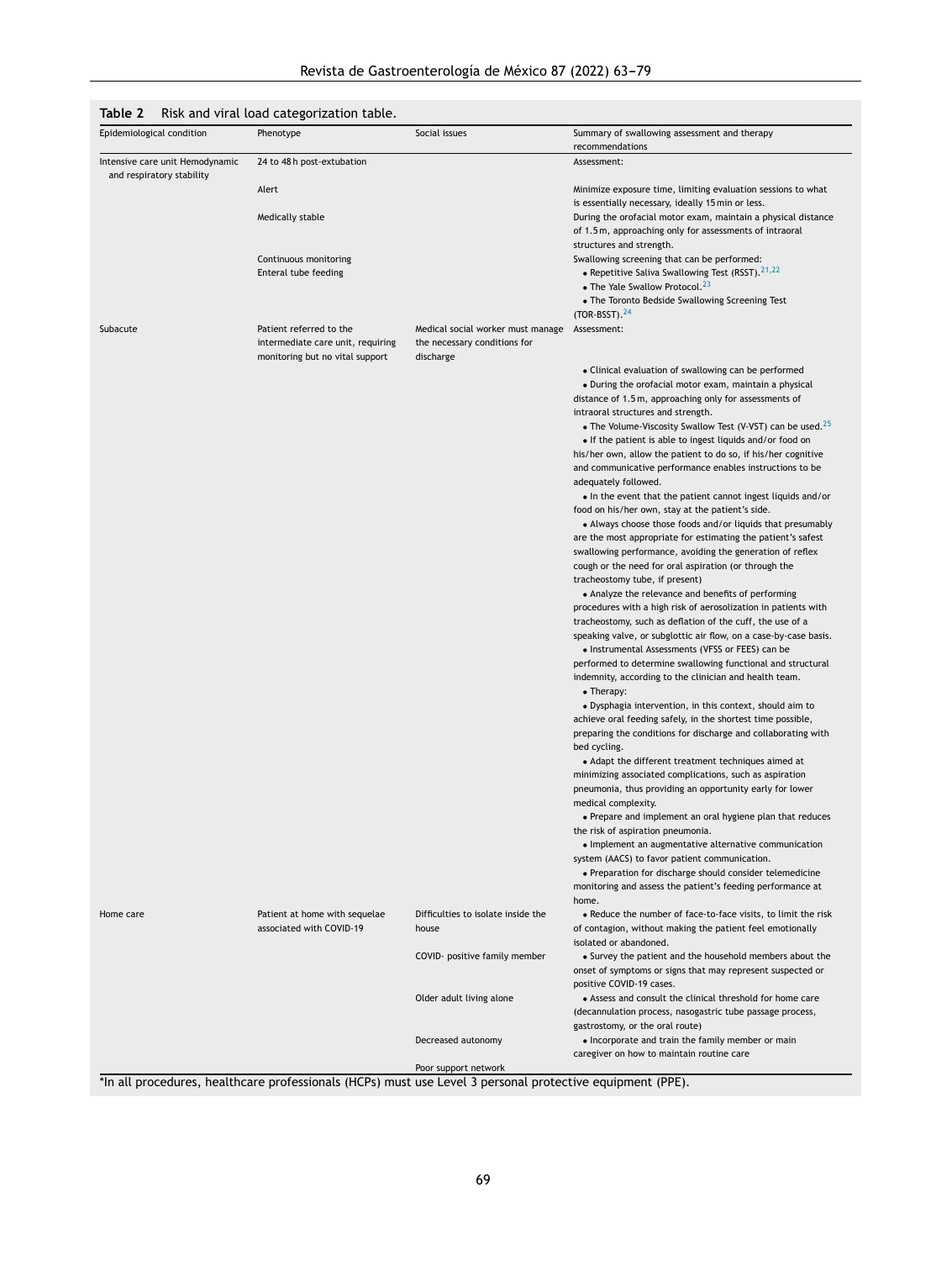## **Acoustic analysis of swallowing**

The acoustic analysis of swallowing, or cervical auscultation (CA) $^{32}$  $^{32}$  $^{32}$ , is an important procedure, in the context of the pandemic, that can be performed rapidly, minimizing the risk of contagion<sup>[2,6,23](#page-14-0)</sup>. In practice, the sequential relation of swallowing physiology should be kept in mind $^{33}$  $^{33}$  $^{33}$ , as well as interference in the uptake of sounds that may occur due to the respiratory repercussion of COVID-19 and the presence of continuous or discontinuous transmission noise and aggregates, which can make analysis difficult $^{34,35}.$  $^{34,35}.$  $^{34,35}.$ 

Therefore, the following considerations are suggested for CA use:

- a) Use CA when it is strictly necessary.
- b) Whenever possible, each patient should be designated his/her own equipment and it should not be shared. Otherwise, isolate the equipment with an examination glove and disinfect it immediately, according to the local protocol.
- c) The HCP must stand to the side of or behind the patient. Do not stand facing the patient at the time of the test.
- d) If the CA is carried out digitally, generate the graphicacoustic analysis outside of the consultation room, to minimize contact with the patient.

# **Dysphagia scales**

Dysphagia severity scales are instruments used within the diagnostic process, to help identify risk, as an instrument to maintain a common language between HCPs, and a parameter to control the effectiveness of rehabilitation. Said scales have been proposed in several studies, but consensus criteria are not always used $^{36}$  $^{36}$  $^{36}$ , and so the selection of a particular scale should be made, according to the characteristics and resources of each hospital, clinic, or healthcare center. It is important for the health team to be familiar with those scales, facilitating clinical decision-making and their subsequent implementation.

# **Considerations for instrumental assessment of swallowing**

All instrumental assessments of swallowing are considered AGPs and should be elective procedures. However, the patient's condition sometimes makes it impossible to defer the study. For example, COVID-19 patients, especially those that underwent endotracheal intubation after extubation in the intensive care unit (ICU), may need those procedures the most $37,38$ .

General suggestions for instrumental assessment are:

- a) The decision to indicate instrumental assessment procedures should be based on the risk-benefit analysis for each patient.
- b) Perform COVID-19 testing (polymerase chain reaction [PCR]) prior to the procedure, whenever possible.
- c) Wear full PPE, regarding all patients that have a positive test or are untested, prioritizing patients with nutritional

deterioration due to dysphagia and in whom the result is relevant for making decisions about their management.

- d) Strict use of PPE (masks [FFP2, N95, or higher], eye protection, a long-sleeved apron, and gloves).
- e) Carry out the procedures with the minimum number of HCPs. Only the personnel that is essential for carrying out the evaluation should be present.
- f) Allow sufficient time between patients, for disinfecting and sterilizing the equipment.

## **Fiberoptic endoscopic evaluation of swallowing (FEES)**

High levels of viral load have been identified in the oral and nasal cavities. Therefore, oropharyngeal manipulation represents a high risk of infection, by activating the cough or vomiting reflexes. In that context, the following specific recommendations are suggested $37,39$ :

- a) Postpone follow-up endoscopic exams and screenings, if possible.
- b) Use the video recording system whenever possible, because adequate physical distance from the patient can be maintained and the study can be reviewed several times, to better understand the swallowing disorder.
- c) Perform the FEES in an airborne infection isolation room (AIIR), or a room with adequate ventilation, according to the AGP regulations at each health service. Use a negative pressure room, if available.

## **Videofluoroscopic swallow study (VFSS)**

Before conducting the examination, a clinical reevaluation is proposed. Videofluoroscopy should be ordered, only if the oral route remains unsafe. Videofluoroscopy is preferred over FEES, in COVID-19-positive patients or COVID-19-suspected cases $40$ . Nevertheless, when oral feeding is possible, videofluoroscopy should only be performed in patients at high risk of aspiration/malnutrition. Specific recommendations for the procedure are:

- a) Prior instructions must be given to the patient and the multidisciplinary support team, for carrying out an examination in the shortest time possible.
- b) Allow self-administered food/liquids during the test, whenever possible<sup>[41](#page-15-0)</sup>.
- c) The use of scales, such as the Rosenbek Penetration-Aspiration Scale (PAS) $42,43$  and the Dysphagia Outcome and Severity Scale (DOSS), are recommended for ana-lyzing the videofluoroscopy findings<sup>[44](#page-15-0)</sup>.
- d) The exam should be carried out in large rooms, with remote access to screens, whenever possible.
- e) Use an IQAir HealthPro (Incen AG) with a HEPA class H13 filtration system, if possible, for the configuration of the radiology room, to evacuate particles in the air and prevent viral transmission through droplets and aerosols generated by episodes of coughing, during videofluoroscopy<sup>[25,39](#page-14-0)</sup>.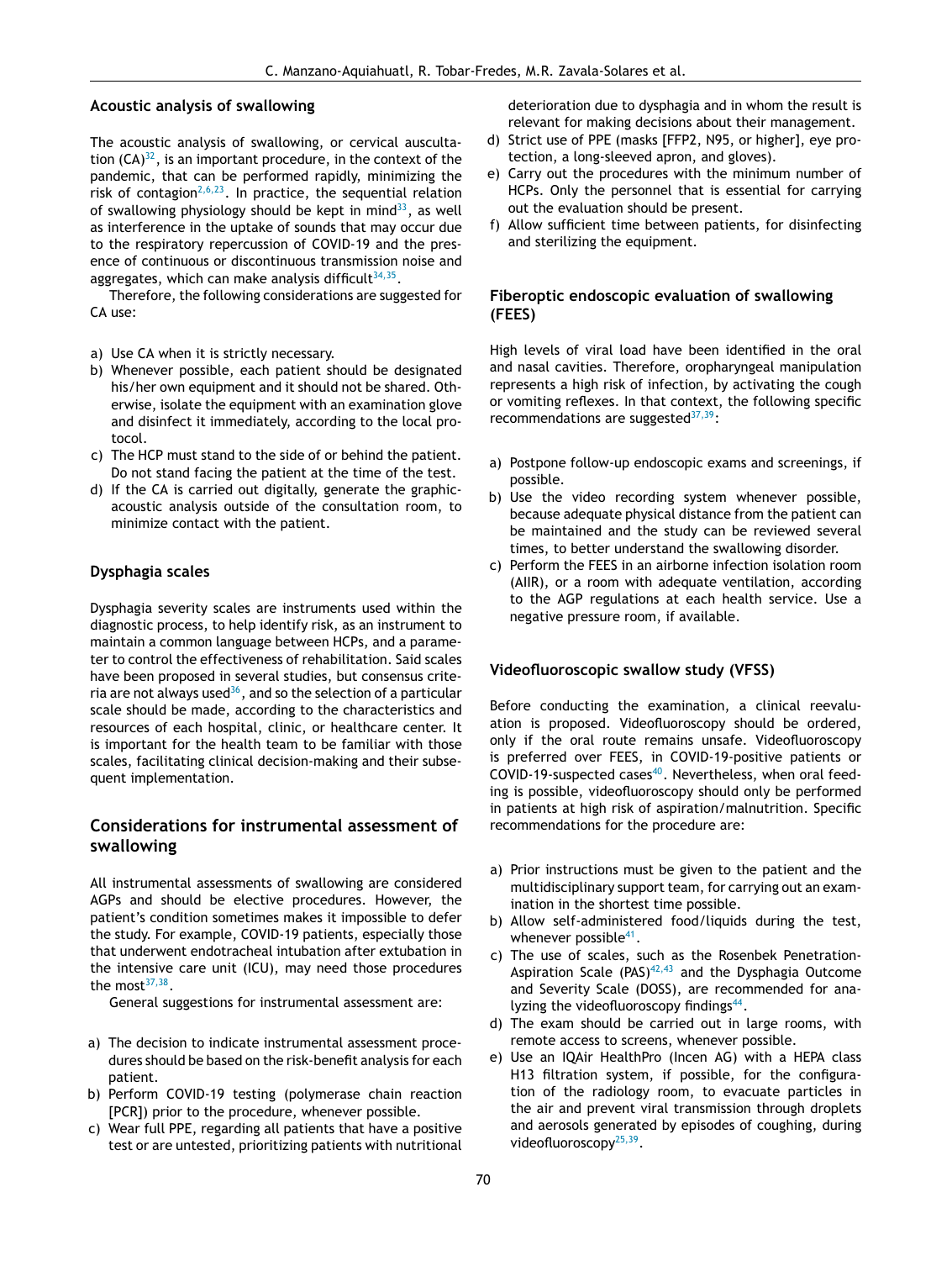#### **High-resolution esophageal manometry**

Motility tests and functional disorders are generally not urgent and can be scheduled and planned well. Like FEES and videofluoroscopy, esophageal manometry is considered a high exposure risk for HCPs because it is an AGP. There are few reports in the literature on this procedure, in the context of the COVID-19 pandemic $^{45}$  $^{45}$  $^{45}$ , but based on the information available, we propose the following suggestions:

- a) When placing the probe, cover the patient's mouth with a modified surgical mask.
- b) Do not perform the procedure on a patient that has tested positive for COVID-19. The procedure can be postponed until a negative test is obtained. In the interim, the patient can be referred for an esophagogram, if pending.
- c) The catheter or probe is regularly cleaned, according to the material and protocol of each laboratory, but it is specifically recommended to add cleaning with a cloth, using disinfectants, such as 70% alcohol or a sodium hypochlorite solution.

#### **Esophageal endoscopy**

As is the case with the previously described exams, esophagogastroduodenoscopy is a procedure with a high risk for contagion of COVID-19, for both HCPs and patients, due to exposure to respiratory or gastrointestinal secretions<sup>[46,47](#page-15-0)</sup>. In times of COVID-19, and according to the clinical and epidemiological risks, all the protection recommendations mentioned above, for patients and HCPs during the performance of endoscopy, should be followed.

#### **Swallow therapy**

Swallowing specialists must participate in the clinical decision-making process of the health team, even in patients that are medically unstable. That includes providing information to the healthcare team, indirect management of dysphagia, through instructing team members, and direct treatment.

The characteristics of each healthcare center must always be considered. Indeed, in most Latin American health centers there are few swallowing specialists, if any at all. Therefore, implementing a triage to organize the provision of services, according to existing resources and the needs of each patient, is suggested. Said planning must take into account the incidence of consciousness and cognition, determining treatment candidates on a daily basis, as well as the types of patients and the frequency of the intervention, according to the expected recovery of the patients.

# **Patients in intensive care units**

Patients with COVID-19 that have been admitted to an ICU, especially those of advanced age with underlying diseases, such as hypertension, chronic heart and lung diseases, diabetes, and obesity, have more complications and require long periods of orotracheal intubation<sup>48-50</sup>. Orotracheal intubation can cause dysphagia due to a decrease in oropharyngeal and laryngeal sensation, lesions and edema in the swallowing structures, atrophy of the oropharyngeal muscles, cognitive disturbances, and respiratory-swallowing incoordination<sup>[51](#page-15-0)</sup>. In addition, various neurological manifestations associated with COVID-19 disease have been described, including alterations in dependent functions of the central and/or peripheral nervous system<sup>[52](#page-15-0)</sup>. This is seen in a clinical context, when cognitive, motor, and respiratory fluctuations are frequent, and such changes should be monitored by the swallowing specialist and healthcare team $^{26}$  $^{26}$  $^{26}$ .

The achievement of re-functionalization of the sphincters and aerodigestive tract pressures, in patients that have undergone prolonged intubation or long periods of tra-cheostomy, requires a treatment process<sup>9</sup>[.](#page-14-0) For this to occur, an early approach to the swallowing function is essential; the tone and motility of the oropharyngolaryngeal structures and the swallowing respiratory synchrony tend to recover through such an approach<sup>[53](#page-15-0)</sup>. Early approach aims to transfer the patient to a lower-complexity room, as soon as possible, in preparation for discharge.

The following suggestions are made for managing ICU patients:

- a) The patient's condition must be stable (with or without external support), allowing interventions with a low generation of respiratory and/or hemodynamic changes.
- b) Adapt the different rehabilitation techniques to mini-mize complications, such as aspiration pneumonia<sup>9</sup>[.](#page-14-0)
- c) Prepare and implement an oral hygiene plan that reduces the risk of aspiration pneumonia $9,54$ .
- d) Defer any procedure that requires deflation of the tracheostomy cuff. Postpone it until the patient is considered negative or when the benefits to the individual outweigh the risks of the intervention<sup>[50](#page-15-0)</sup>.
- e) Implement an augmentative alternative communication system (AACS), to favor patient communication, facilitating the patient's ability to deliver information about his/her swallowing condition.

## **Non-critical hospitalized patients**

In this context, the aim of dysphagia treatment should be to safely achieve oral feeding in the shortest time possible, preparing the conditions for discharge, and collaborating with the bed cycle. Preparation for discharge should take telemedicine monitoring into account, to assess the performance of the patient's feeding at home. As mentioned above, instrumental assessments should be performed to determine swallowing functionality and structural compensation, only when the benefits outweigh the risks.

#### **In-office swallowing therapy**

In Latin America, most of the public health agencies have suggested the suspension of elective outpatient care, limiting patient interactions to emergency cases only, as a preventive or mitigating measure against the advance of the SARS-CoV-2 virus. Outpatient clinic staff must consider every patient as a suspected COVID-19 patient and manage the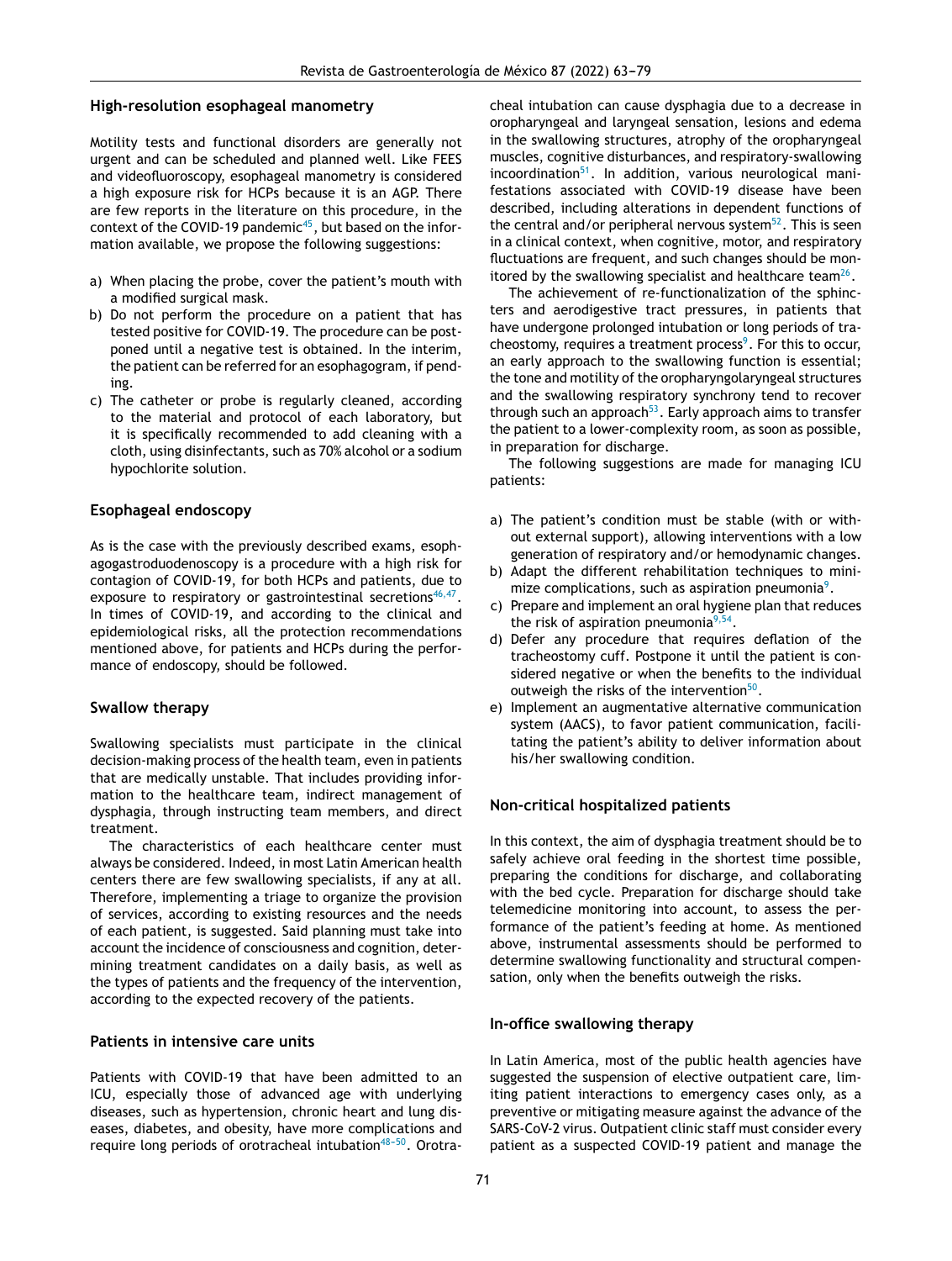correct use of PPE. That precaution is particularly essential, when planning actions that generate aerosols $^{55}.$  $^{55}.$  $^{55}.$ 

Specific recommendations for in-office treatment are listed below:

- a) Upon discharge, recovered patients should be encouraged to continue with care, preferably by telemedicine.
- b) Carry out a telephone survey, prior to admission of the patient/caregiver, to verify the presence of signs or symptoms of COVID-19.
- c) Teams that treat dysphagia in COVID-19-positive patients should not be the same teams that treat elective outpatients.
- d) In outpatient care, the intervals between consultations should be optimally programmed, with respect to the time needed to disinfect the environment, between each appointment.

#### **Swallowing therapy in home care settings**

In home care settings, the HCP must take the standard precautions, regarding his/her transportation to the patient's home. For their part, the patient and his/her family should take the same precautions, as well as create a sanitizing room in the house for the HCP. The World Health Organization has created guidelines for the HCP in the home care scenario. Those recommendations were adapted to the dysphagia intervention, as follows $56$ :

- a) Be informed about the onset of symptoms or signs that could indicate suspected or positive COVID-19 cases, with respect to the patient or family members in a home care setting.
- b) Avoid attending to a home care patient after a hospital shift.
- c) Comply with the local transport regulations for going to the patient's house.
- d) Promote telehealth to minimize the risk of SARS-CoV-2 transmission.
- e) Assess and consult the clinical threshold for home care (decannulation process, nasogastric tube passage process, gastrostomy, or oral route).
- f) Incorporate and train the family member or principal caregiver, so that he/she can maintain routine care.
- g) Reduce the number of face-to-face visits, to limit the risk of contagion, without making the patient feel emotionally isolated or abandoned.

# **Medical and surgical procedures for dysphagia**

Medical centers have chosen to close clinics and outpatient procedures to mitigate the impact of the disease for the following reasons: precaution, protection of patients and HCPs from exposure to disease, and limited resources. Elective procedures and surgeries have been postponed, to preserve existing supplies and allocate them to the care of patients infected with COVID-19<sup>[57,58](#page-15-0)</sup>. Within that framework, the LADS has established a series of suggestions for the more frequent medical procedures in dysphagia.

As general recommendations, all patients, even asymptomatic ones, should have a PCR test for SARS-CoV-2, one or two days before the procedure. Procedures should be postponed in positive patients until their performance is deemed safe. Unfortunately, due to the low sensitivity of PCR for diagnosing COVID-19 in pre-symptomatic patients, a negative result does not mean that preventive measures against infection can be suspended, even in asymptomatic patients, and so adequate PPE use must be strictly adhered to. In addition, closed-circuit suction systems with an antiviral filter and negative pressure operating rooms should be used, whenever possible.

Specific recommendations for each procedure are outlined below:

#### **Botulinum toxin**

As a non-emergency medical procedure, the application of botulinum toxin to the salivary glands has been postponed in several countries. As a result, controlling hypersalivation in patients that need said applications, to contain recurrent aspiration pneumonia, has become particularly difficult<sup>[59](#page-15-0)</sup>. Therefore, the LADS suggests the following recommendations for the treatment of hypersalivation:

- a) Patients that are stable, with the use of anticholinergic drugs, may continue clinical treatment.
- b) Intraglandular botulinum toxin application in patients with hypersalivation should only be prescribed in cases that present with side effects or no response to anticholinergic drugs.

#### **General precautions for surgical procedures**

The following recommendations are suggested for surgical procedures:

- a) When deciding to intervene surgically in a dysphagic patient, in times of COVID-19, the possible benefits and risks of the surgery must be weighed, including the risk of transmission to the patient, as well as to the HCP, during both the procedure and the postoperative period.
- b) The surgical staff should be as small as possible $60$ .
- c) The use of an electric or ultrasonic scalpel can promote aerosol formation, and therefore, should be avoided. When necessary, they should be simultaneously used with a vacuum coupled to a HEPA filter system<sup>[61](#page-15-0)</sup>.
- d) Local-regional anesthesia should be preferred whenever possible, as it reduces the number of AGPs (i.e., intubation and extubation of the patient) $62$ .

#### **Esophageal dilations**

The recommendations for esophageal dilations are the same as those described for endoscopic procedures.

#### **Cricopharyngeal myotomy**

Despite being a simple procedure, patients that undergo cricopharyngeal myotomy generally require postoperative rehabilitation for a relatively long period of time. Thus, the procedure should be avoided, if possible, due to the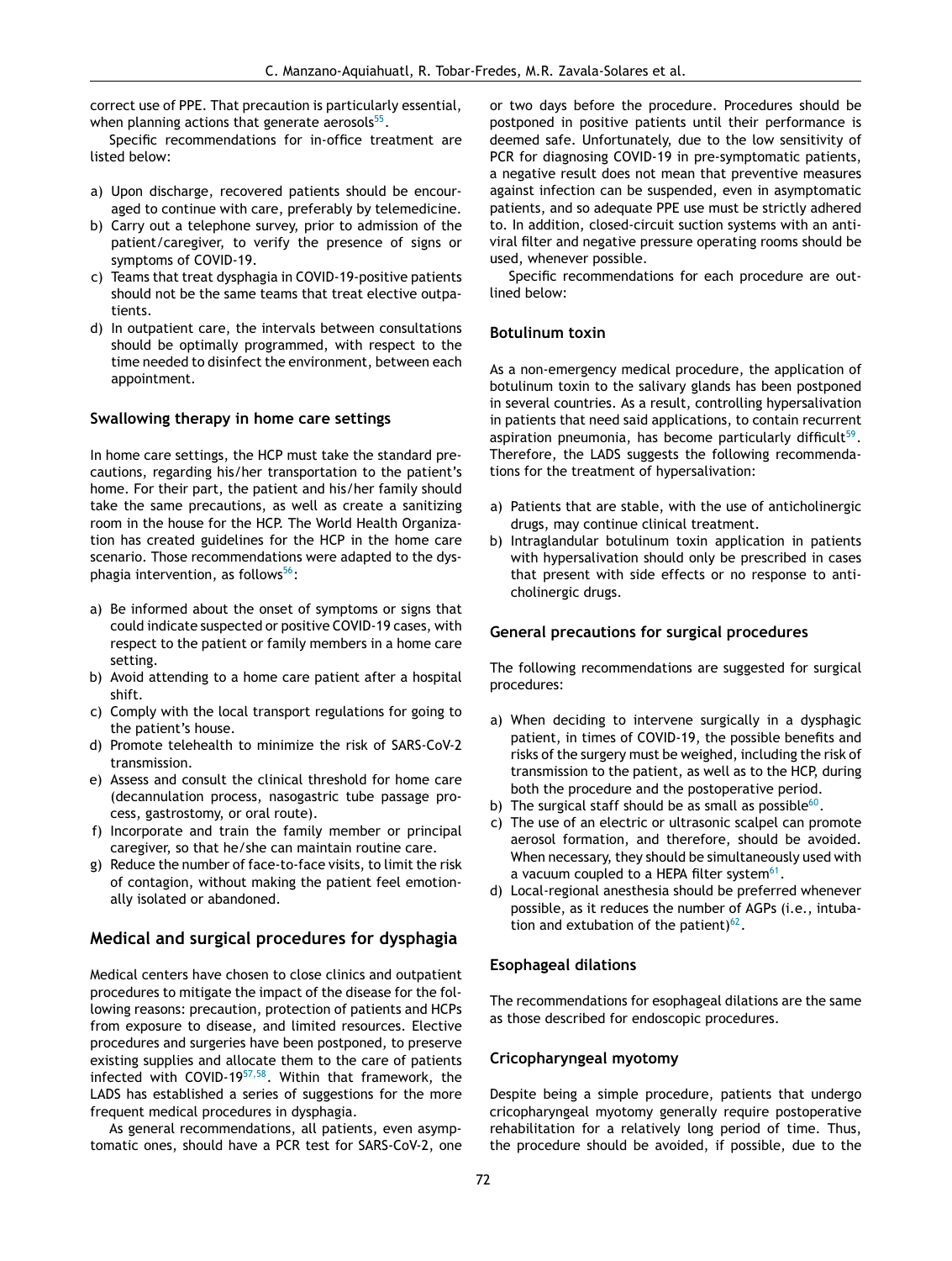potential risk of SARS-CoV-2 spread during rehabilitation $^6$ [.](#page-14-0) On the other hand, in the dysphagic patient with a clear indication for such a procedure, myotomy may be a better alternative than tracheostomy, which has a higher risk of aerosolization<sup>[60](#page-15-0)</sup>.

For Zenker's diverticulum, open surgery should be preferred in patients known to be positive for COVID-19, whereas endoscopic approaches may be considered for patients with a negative PCR test. The latter approach should be considered for elderly patients or those with comorbidities, as it requires less surgical time and shorter hospital stay<sup>63-65</sup>. Some surgeons use an intraesophageal balloon as an aid, during the anatomical location of muscle fibers of the upper esophageal sphincter<sup>[66,67](#page-16-0)</sup>. That maneuver should be avoided in patients with COVID-19, to minimize the risk of exposure to potentially infected mucosa.

#### **Gastroesophageal reflux**

The risk of developing gastroesophageal reflux disease (GERD) is increased in critically ill patients, by the presence of nasogastric tubes, the dorsal decubitus position, and high dose sedation, among others. GERD affects laryngeal sphincter function and increases the risk of aspiration. Chronic GERD can contribute to the development of postintubation dysphagia<sup>[41](#page-15-0)</sup>.

Proton pump inhibitors (PPIs) remain the first-line drugs in the pharmacological treatment of GERD. Prokinetic agents can accelerate gastric emptying, increase resting pressure of the lower esophageal sphincter, or increase esophageal clearance of refluxed contents. Combination therapy of a PPI plus a prokinetic agent should be considered in patients with GERD and delayed gastric emptying.

# **Artificial nutrition**

Nutritional treatment is key in critical patients with COVID-19, to avoid malnutrition, with the aim of reducing mortality and exacerbation of the clinical condition. The LADS has established the following suggestions for its use:

## **Enteral tubes**

Enteral nutrition is recommended in patients with COVID-19 that do not meet their requirements through oral intake and/or cannot utilize the oral route $68$  due to dysphagia, neurological/respiratory status, or to other associated comorbidities.

There is no evidence demonstrating that the direct placement of nasoenteral tubes is a risky procedure for HCPs. However, the risk is inferred because tube placement stimulates the patient's oropharynx and pharynx, causing coughing and a possible increase in secretions and aerosols<sup>[69](#page-16-0)</sup>. Consequently, nasojejunal, nasogastric, and nasoduodenal tube placement should be performed by nonendoscopic methods due to the increased risk of COVID-19 transmission (unless the nasojejunal or nasoduodenal position is strictly required).

There is no evidence that a patient receiving enteral nutrition at home during the COVID-19 pandemic should modify his/her treatment.

#### **Gastrostomy**

Percutaneous endoscopic gastrostomy (PEG) has been established as a treatment option for patients with transient or permanent dysphagia due to neurological disorders. It may be required in cases of COVID-19, in which patients cannot meet their nutritional requirements over long periods of time.

The placement of a percutaneous gastrostomy tube, guided by endoscopy, is generally an elective procedure. The recommendations are the same as those previously described for endoscopy.

# **Telemedicine in swallowing rehabilitation**

As noted throughout the present document, the use of telemedicine should be promoted as a safe way to provide care for patients with dysphagia. To reduce bias, the telemedicine clinical assessment of swallowing should be combined with quantitative measures, such as selfperception questionnaires and the use of clinical scales, which, in combination with the medical history and clinical observation, can provide the necessary information for better dysphagia management. Procedures must be adapted, heeding the following suggestions:

- a) Prior to the telemedicine clinical evaluation of swallowing, the HCP must make sure that food and fluids are available to the patient, provide the patient with standardized food consistencies, use food coloring to improve visibility, and utilize a colored tape placed at the thyroid level, to visualize laryngeal elevation during swallowing.
- b) The active participation of caregivers is mandatory, especially in patients with cognitive difficulties or motor interference. Good communication between the clinician and the caregiver facilitates treatment adherence<sup>[70](#page-16-0)</sup>.
- c) In-person patient assessment should only be carried out in emergency situations that cannot be postponed. The decision to have face-to-face treatment should be made after a team discussion or when the use of telemedicine prevents the patient from achieving an adequate condition of health.
- d) Inadequate selection of the type of technology to be used, insufficiently trained HCPs, and patients with digital illiteracy can be limitations of telemedicine. All those variables must be considered and compensated for creatively.

Finally, to support clinicians during the evaluation, diagnosis, and treatment processes, we have proposed an algorithm that includes the general considerations regarding the management of swallowing disorders ([Fig.](#page-11-0) 1). To correctly apply the algorithm, in the context of the COVID-19 pandemic, the HCP must be familiar with all the suggestions proposed in the present article.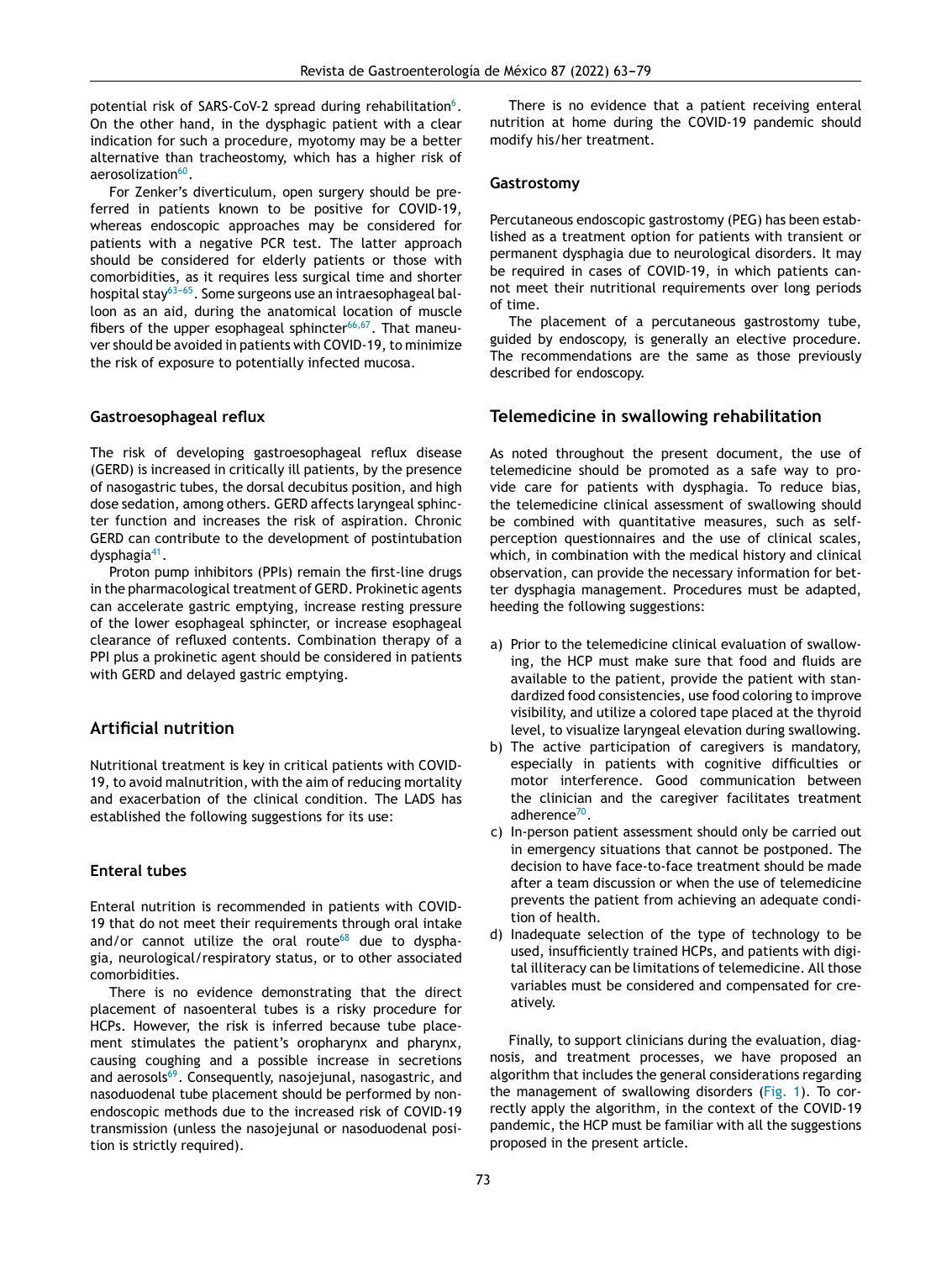C. Manzano-Aquiahuatl, R. Tobar-Fredes, M.R. Zavala-Solares et al.

<span id="page-11-0"></span>

**Figure 1** Algorithm with general considerations for the interdisciplinary management of oropharyngeal and esophageal dysphagia.

# **Limitations**

The suggestions proposed herein are based on the international literature available on the subject and no system for assessing the evidence was employed. Said recommendations are based on clinical experience, given that the ever-increasing knowledge produced during the pandemic will provide more robust information on the subject. Not all the Latin American countries are represented by the authors, but it is our hope that more countries join the society in the coming years, enriching all future updates of the position statements of the LADS.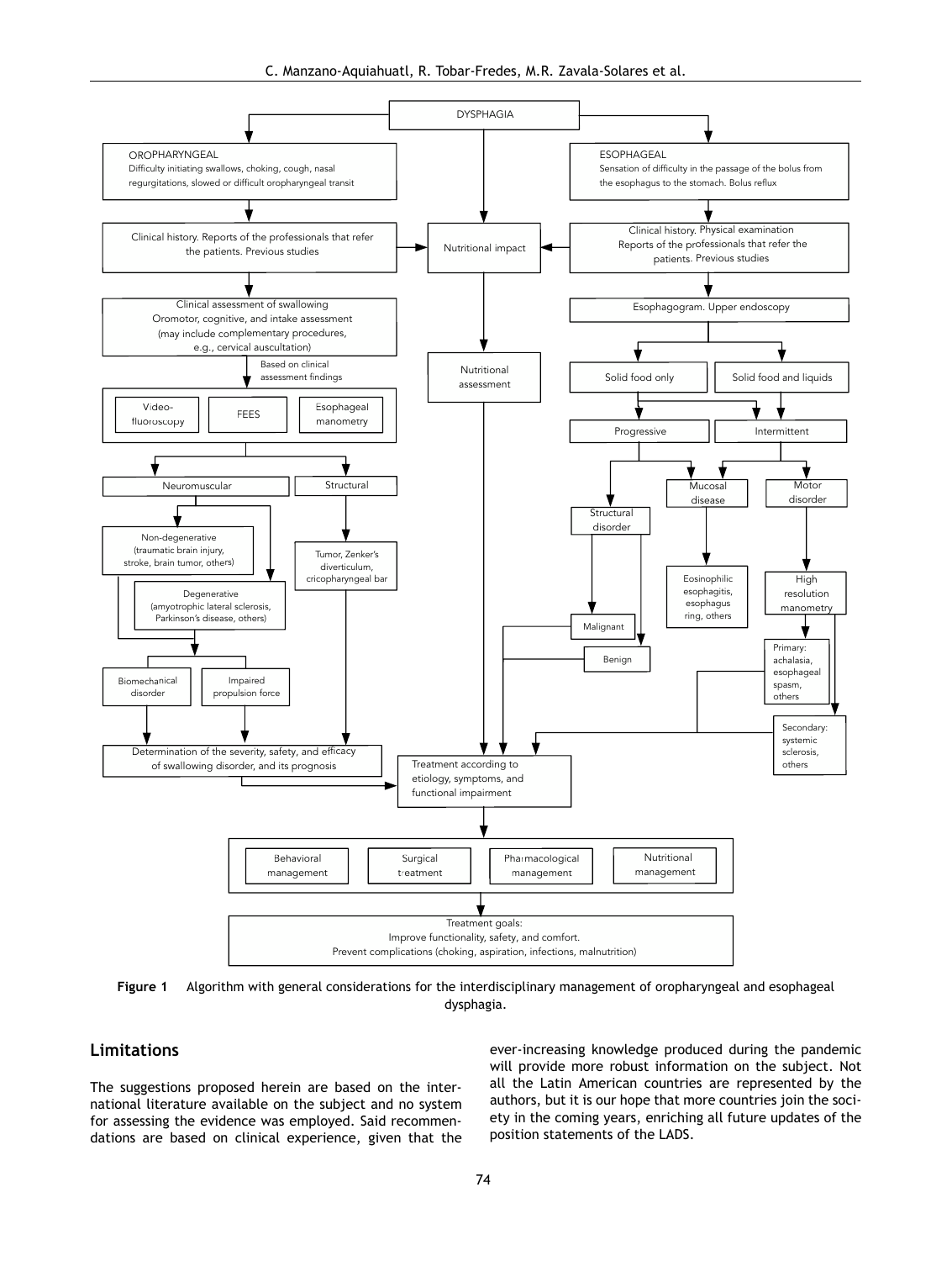<span id="page-12-0"></span>

|                             | Table 3 Legal considerations for the protection of healthcare professionals, in the context of COVID-19, are available in some |  |  |
|-----------------------------|--------------------------------------------------------------------------------------------------------------------------------|--|--|
| $l$ atin American countries |                                                                                                                                |  |  |

| Country       | Organizations                                          | Legal framework                                                                                           | Recommendations                                                                     |
|---------------|--------------------------------------------------------|-----------------------------------------------------------------------------------------------------------|-------------------------------------------------------------------------------------|
| Argentina     | Department of Health and Social                        | Health personnel protection program against the                                                           | Guide and recommendation of the Asociación Argentina                                |
|               | Development, Superintendent of                         | COVID-19 coronavirus pandemic. National interest.                                                         | <i>de Disfagia</i> for the care of patients during the COVID-19                     |
|               | Health Services, Argentina                             | Law No. 27548. (BO 06/08/2020).                                                                           | pandemic (March, 2020).                                                             |
|               | Asociación Argentina de Disfagia                       | Decree of necessity and emergency DNU 2020 367                                                            | -Guide and recommendation for speech therapy and                                    |
|               | (AAD)                                                  | APN PTE Art 1 - The COVID-19 disease produced by                                                          | in-hospital management of dysphagia during the                                      |
|               |                                                        | the SARS-CoV-2 coronavirus will be presumptively                                                          | COVID-19 pandemic. ASALFA. Volume 67, No. 2, August                                 |
|               |                                                        | considered a professional disease -not listed-                                                            | 2020- ISSN-1668-9402                                                                |
|               |                                                        | according to section 2 subsection b) of Article 6 of                                                      |                                                                                     |
|               |                                                        | Law No. 24557, with the benefits provided in Law No.<br>24557 and its amending and complementary          |                                                                                     |
|               |                                                        | regulations.                                                                                              |                                                                                     |
|               |                                                        | Special benefits for the personnel of the Health                                                          | -Recommendations for patients in situations of their last                           |
|               |                                                        | sector, the Armed Forces, National Security, and                                                          | days/hours of life and for exceptional cases with                                   |
|               |                                                        | others. Decree 788/2020.                                                                                  | COVID-19- MINSAL- Argentinean Scientific Community<br>Forum.                        |
|               |                                                        | National interest. Electronic or digital prescriptions.                                                   |                                                                                     |
|               |                                                        | Law 27,553.                                                                                               |                                                                                     |
| <b>Brazil</b> | Department of Health (National                         | Technical Opinion No. 128/2020, which provides the                                                        | Recommendations for professional health workers,                                    |
|               | Council of Health), Brazil                             | guidelines for healthcare workers, in the scope of<br>health services, during the Public Health Emergency | regarding health personnel protection against the<br>COVID-19 coronavirus pandemic. |
|               |                                                        | of National Importance due to Coronavirus Disease -                                                       |                                                                                     |
|               |                                                        | COVID-19.<br>https://conselho.saude.gov.br/recomendacoes-cns/                                             |                                                                                     |
|               |                                                        | 1103-recomendac-a-o-no-020-de-07-de-abril-de-2020                                                         |                                                                                     |
| Chile         | Department of Health, Chile                            | Resolution MINSAL FONASA No. 204, dated March 24,                                                         | Sociedad Chilena de Medicina Intensiva, (SOCHIMI)                                   |
|               |                                                        | 2020, Circular Letter IP No. 7, of the Health                                                             | Phonoaudiology and Occupational Therapy Division.                                   |
|               |                                                        | Providers Administration, dated April 13, 2020, and                                                       |                                                                                     |
|               |                                                        | other applicable regulations.                                                                             |                                                                                     |
|               |                                                        |                                                                                                           | Sociedad Chilena de Pediatría.                                                      |
|               |                                                        |                                                                                                           | Colegio de Fonoaudiólogos de Chile.                                                 |
|               |                                                        |                                                                                                           | Sociedad Chilena de Fonoaudiología (SOCHIFO)                                        |
| Colombia      | Department of Health and Social                        | Resolution 666 of 2020, through which the general                                                         | Speech Therapy Guidelines for Patient Care with                                     |
|               | Protection, Colombia                                   | biosafety protocol is adopted to mitigate, control,                                                       | COVID-19. National Consensus of Speech Therapists.                                  |
|               |                                                        | and carry out the proper management of the<br>coronavirus pandemic.                                       |                                                                                     |
|               | Asociación Fonoaudiológica                             | Resolution 502 of 2020: Guidelines for the provision                                                      | Guidelines for the management of the positive COVID                                 |
|               | Colombiana de Disfagia                                 | of health services during the containment and                                                             | patient, in the hospital and at home.                                               |
|               | Orofaríngea y Motricidad Orofacial                     | mitigation stages of the Sars-CoV-2 (COVID-19)                                                            |                                                                                     |
|               |                                                        | pandemic.                                                                                                 |                                                                                     |
|               |                                                        | Resolution 2654 of 2019, through which the national                                                       | Asociación Fonoaudiológica Colombiana de Disfagia                                   |
|               |                                                        | provisions for telehealth and the practice of                                                             | Orofaríngea y Motricidad Orofacial                                                  |
|               |                                                        | telemedicine are established.                                                                             |                                                                                     |
| Mexico        | Department of Health, Mexico                           | Internal algorithms for COVID-19 care by the Mexican                                                      | The AMCAOF, AMTCH, SOMEDI, and AMLPH have issued                                    |
|               |                                                        | government.                                                                                               | recommendations, guidelines, and positions regarding                                |
|               |                                                        |                                                                                                           | swallowing, voice, speech, and language diagnostic and                              |
|               |                                                        |                                                                                                           | rehabilitation procedures during the COVID-19 pandemic.                             |
|               | Asociación Mexicana de                                 |                                                                                                           |                                                                                     |
|               | Comunicación, Audiología,<br>Otoneurología y Foniatría |                                                                                                           |                                                                                     |
|               | (AMCAOF)                                               |                                                                                                           |                                                                                     |
|               | Sociedad Mexicana de Disfagia                          |                                                                                                           |                                                                                     |
|               | (SOMEDI)                                               |                                                                                                           |                                                                                     |
|               | Asociación Mexicana de Terapeutas                      |                                                                                                           |                                                                                     |
|               | en Comunicación Humana (AMTCH)                         |                                                                                                           |                                                                                     |
|               | Asociación Mexicana de Labio y                         |                                                                                                           |                                                                                     |
|               | Paladar Hendido y Anomalías                            |                                                                                                           |                                                                                     |
|               | Craneofaciales (AMLPH)                                 |                                                                                                           |                                                                                     |
|               | Sociedad Latinoamericana de                            |                                                                                                           |                                                                                     |
|               | Neurogastroenterología (SLNG)                          |                                                                                                           |                                                                                     |
| Paraguay      | Asociación Paraguaya de Disfagia                       | Law No. 6524/2020 declaring a state of emergency in                                                       | Biosecurity guidelines in the field of speech audiology in                          |
|               |                                                        | the entire territory of the Republic of Paraguay, in                                                      | the framework of the COVID-19 pandemic, for the                                     |
|               |                                                        | the face of the pandemic declared by the World<br>Health Organization due to COVID-19 or the              | incorporation of professional activities in Paraguay                                |
|               |                                                        | coronavirus and establishing administrative and                                                           |                                                                                     |
|               |                                                        | financial measures. Publication date: 03-26-2020.                                                         |                                                                                     |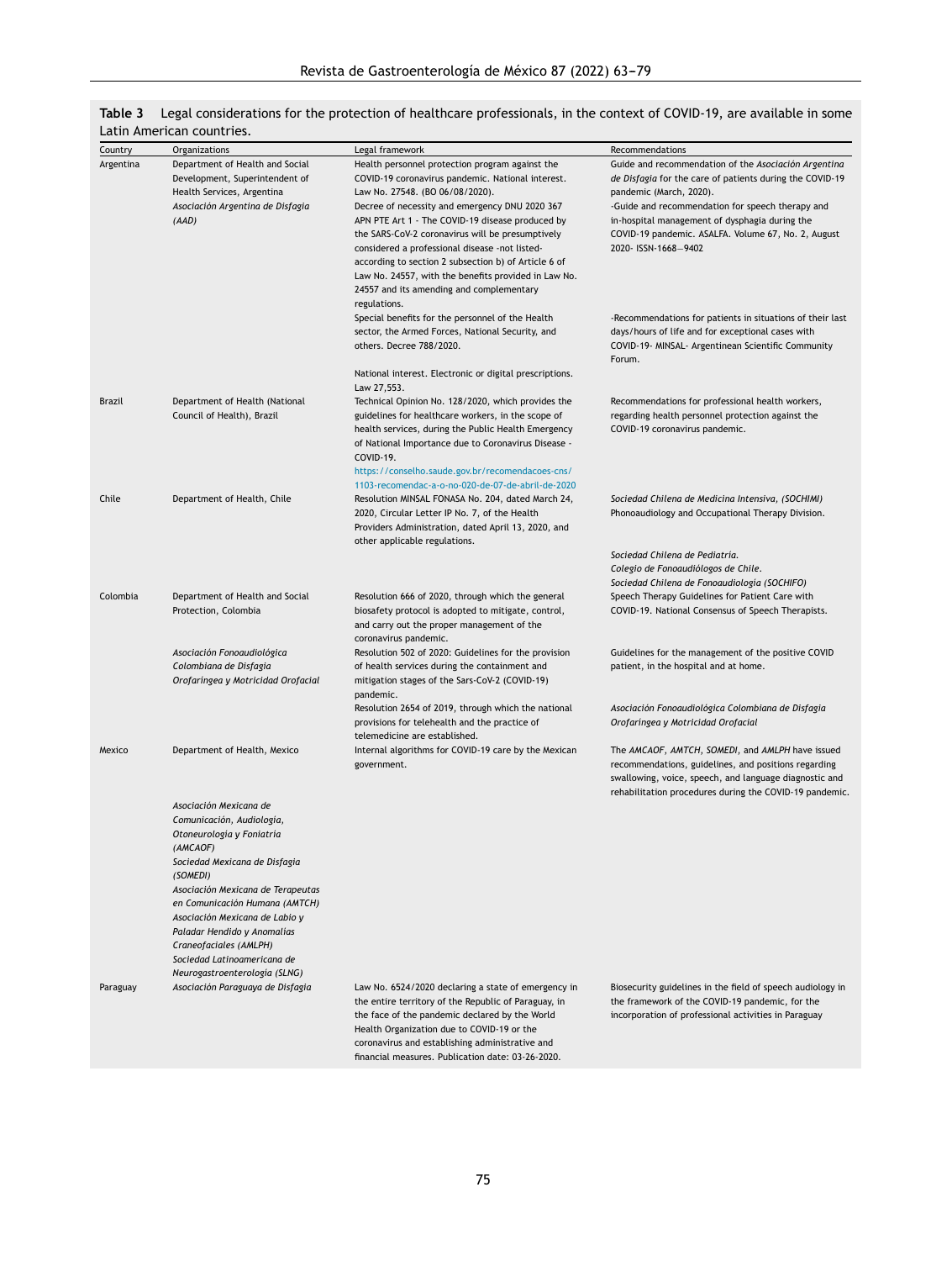|  | Table 3 (Continued) |
|--|---------------------|
|--|---------------------|

| Country         | <b>Organizations</b>                            | Legal framework                                                                                                                                                                                                                                                                                                                                                                                                                                                                                                                                  | Recommendations                                                                                                                                                                                                               |
|-----------------|-------------------------------------------------|--------------------------------------------------------------------------------------------------------------------------------------------------------------------------------------------------------------------------------------------------------------------------------------------------------------------------------------------------------------------------------------------------------------------------------------------------------------------------------------------------------------------------------------------------|-------------------------------------------------------------------------------------------------------------------------------------------------------------------------------------------------------------------------------|
|                 |                                                 | Decree No. 3475/2020 by which the Department of<br>Public Health and Social Welfare is authorized to<br>coordinate the plans and actions of the health sector,<br>in the framework of the health emergency declared<br>in the face of the risk of the spread of coronavirus<br>(COVID-19) in the national territory.                                                                                                                                                                                                                             | Ambulatory Medical Care Biosafety Guidelines                                                                                                                                                                                  |
|                 |                                                 | Law No. 5482/2015 creates the National Telehealth<br>Program, which is under the control of the<br>Department of Public Health and Social Welfare and<br>aims to provide support to the Public Health System.<br>https://www.bacn.gov.py/descarga/4465/2015121712<br>1453.pdf                                                                                                                                                                                                                                                                    | Recommendations of the Asociación Paraguaya de<br>Disfagia for the care of patients during the COVID-19<br>pandemic, through expert consensus (June, 2020).                                                                   |
| Country<br>Peru | Organizations<br>Asociación Peruana de Disfagia | Legal framework<br>Urgency Decree No. 025-2020, Emergency measures<br>to strengthen the health surveillance and response<br>system (March 11, 2020); Supreme Decree No.<br>012-2020-SA, Actions for the prevention, control,<br>diagnosis, and treatment of coronavirus - COVID-19<br>(April 1, 2020); Ministerial Resolution No.<br>268-2020-MINSA; Recommendations for the proper<br>use of masks and respirators (May 8, 2020);<br>Ministerial Resolution No. 447-2020-MINSA<br>Recommendations on the use of Face Shields (July 1,<br>2020). | Recommendations<br>Recommendations for the care of patients with dysphagia<br>in times of COVID-19, document formulated by the<br>consensus of the multidisciplinary team, in the care of<br>dysphagia patients (April 2020). |

# **Legal framework and ethical challenges**

It is important to be familiar with the guidelines for providing care to patients with COVID-19 in the different countries of Latin America, as developed by their respective departments of health, and with those contained in the position statements of local health organizations [\(Table](#page-12-0) 3).

# **Conclusions**

The present position statement was developed to provide immediate guidance for the multidisciplinary dysphagia care team during the pandemic. The authors included recommendations related to the use of PPE, as well as to the diagnosis, treatment, and rehabilitation of oropharyngeal and esophageal dysphagia, to reduce the risk of contagion and spread of the virus in the environment. These recommendations are based on clinical experience, given that, at present, scientific evidence is still limited, and the development of knowledge about the pandemic will be a continuous learning experience.

The publishing of international clinical experience, utilizing the scientific method, will enable us to know more about the evolution of patients that present with sequelae after having had COVID-19 infection.

## **Note for special considerations**

In both oropharyngeal and esophageal dysphagia, if there are negative studies in the diagnostic algorithm, the possibility of gastroesophageal reflux disease should be ruled out as a condition, through either a therapeutic test and/or a pH monitoring study $^{71,72}$  $^{71,72}$  $^{71,72}$ , and biopsies of the esophageal mucosa should be performed in patients with dysphagia, to rule out eosinophilic esophagitis $^{73,74}$  $^{73,74}$  $^{73,74}$ . When complementary studies are normal or negative, consider the possibility of functional dysphagia (after exclusion of globus, xerostomia, odynophagia)<sup>[75,76](#page-16-0)</sup>.

# **Financial disclosure**

No financial support was received in relation to this work.

# **Conflict of interest**

Carlos Manzano, Rodrigo Tobar-Fredes, Deborah Salle Levy, Rui Imamura, Rodrigo Morales Fernández, Liz Ojeda Peña, David Parra Reyes, Patricia Santoro, Valeria Tona, Omar Edel Trujillo Benavides, Miguel Vargas García and Ana Maria Furkima declare that they have no conflict of interest. Monica Rocío Zavala Solares has given lectures at Medtronic.

## **Acknowledgments**

Special thanks to Adrian Castillo-Allendes, Francisco Contreras-Ruston, Lady Cantor, Juliana Codino, Marco Guzman, Celina Malebrán, Axel Pavez, Thays Vaiano, Fabiana Wilder and Mara Behlau, authors of the article, ''Voice therapy in the context of the COVID-19 pandemic''; recommendations for clinical practice that were the source of inspiration and motivation for this article by the Latin American Dysphagia Society (LADS). We also wish to thank the members of the scientific committee of the LADS from different countries. Special appreciation to Ioko Inamoto (Japan), Pere Clavé (Spain), and Luis F. Riquelme (the United States) for their expert feedback on this document. The present article is a posthumous tribute to all those who have passed away in the course of carrying out their professional duties, especially to the multidisciplinary HCPs of Latin America for their dedication, vocation, courage, and sacrifice.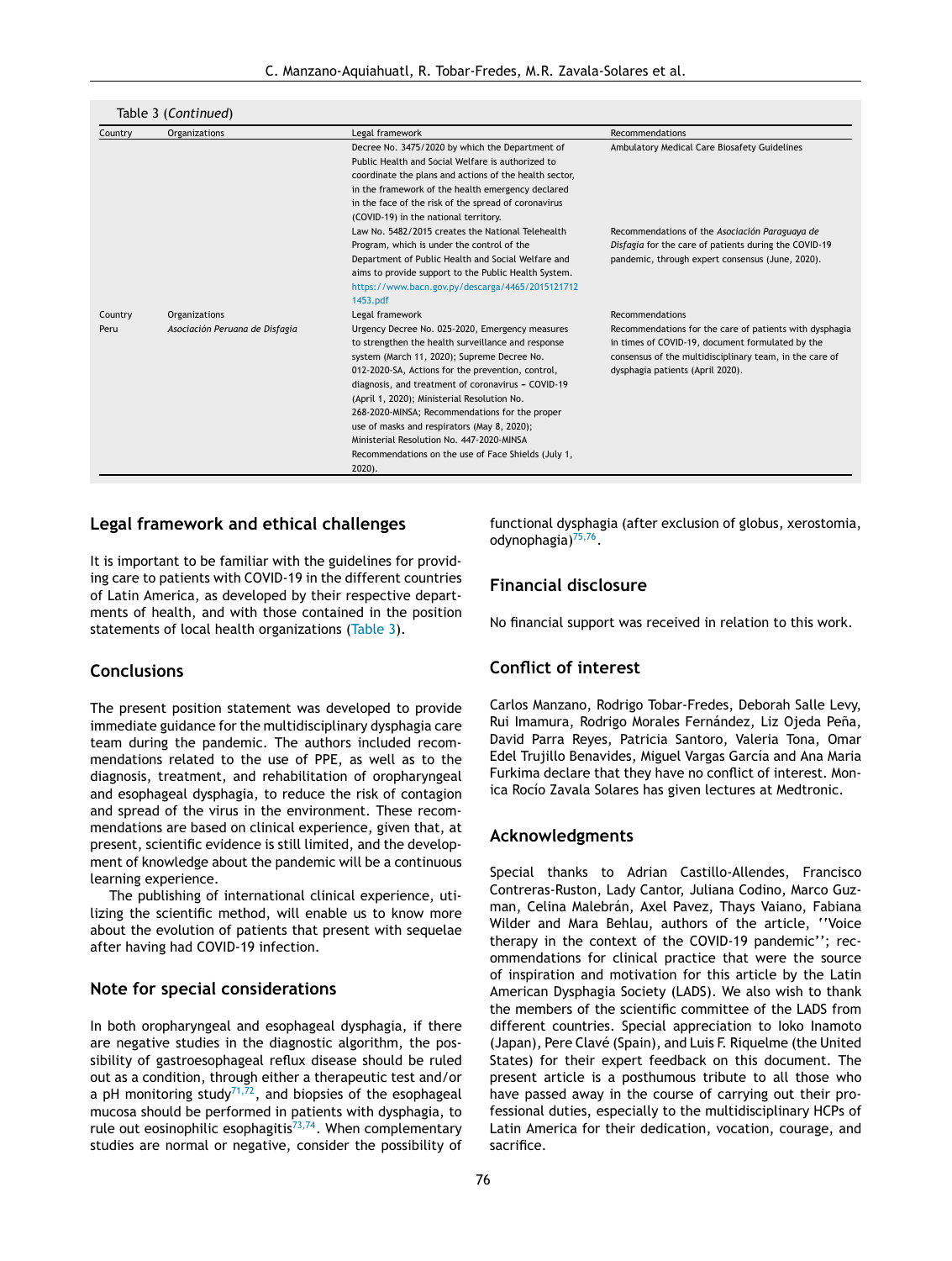## <span id="page-14-0"></span>**References**

- 1. WHO Coronavirus (COVID-19) Dashboard [Internet]. World Health Organization. [Accessed 21 June 2021]. Available from: <https://covid19.who.int/>.
- 2. Coutts KA. Dysphagia services in the era of COVID-19: are speech-language therapists essential? S Afr J Commun Disord. 2020;67:e1-6, [http://dx.doi.org/10.4102/sajcd.v67i1.709.](dx.doi.org/10.4102/sajcd.v67i1.709)
- 3. Bhatraju PK, Ghassemieh BJ, Nichols M, et al. Covid-19 in critically Ill patients in the Seattle region  $case$  series. N Engl J Med. 2020;382:2012-22, [http://dx.doi.org/10.1056/NEJMoa2004500.](dx.doi.org/10.1056/NEJMoa2004500)
- 4. Leite VF, Rampim DB, Jorge VC, et al. Persistent symptoms and disability after COVID-19 hospitalization: data from a comprehensive telerehabilitation program. Arch Phys Med Rehabil. 2021;102:1308-16, [http://dx.doi.org/10.1016/j.apmr.2021.03.001.](dx.doi.org/10.1016/j.apmr.2021.03.001)
- 5. Osbeck Sandblom H, Dotevall H, Svennerholm K, et al. Characterization of dysphagia and laryngeal findings in COVID-19 patients treated in the  $ICU$ --an observational clinical study. PLoS One. 2021;16:e0252347, [http://dx.doi.org/10.1371/journal.pone.0252347](dx.doi.org/10.1371/journal.pone.0252347).
- 6. Kimura Y, Ueha R, Furukawa T, et al. Society of swallowing and dysphagia of Japan: Position statement on dysphagia management during the COVID-19 outbreak. Auris Nasus Larynx. 2020:47:715-26, [http://dx.doi.org/10.1016/j.anl.2020.07.009](dx.doi.org/10.1016/j.anl.2020.07.009).
- 7. Bolton L, Mills C, Wallace S, et al. Aerosol generating procedures, dysphagia assessment and COVID-19: a rapid review. Int J Lang Commun Disord. 2020;55:629-36, [http://dx.doi.org/10.1111/1460-6984.12544](dx.doi.org/10.1111/1460-6984.12544).
- 8. Workman AD, Welling DB, Carter BS, et al. Endonasal instrumentation and aerosolization risk in the era of COVID-19: simulation, literature review, and proposed mitigation strategies. Int Forum Allergy Rhinol. 2020:10:798-805. [http://dx.doi.org/10.1002/alr.22577.](dx.doi.org/10.1002/alr.22577)
- 9. Tobar-Fredes R, Briceño Meneses B, Fuentealba Miranda I, et al. Consideraciones clínicas para fonoaudiólogos en el tratamiento de personas con COVID-19 y traqueostomía. Parte I: Deglución. Rev Chil Fonoaudiol. 2020;19:1-12. Available from: <https://doi.org/10.5354/0719-4692.2020.60185>
- 10. Mehrotra A, Chernew M, Linetsky D, et al [Accessed 21 June 2021]. Available from: [https://www.commonwealthfund.](https://www.commonwealthfund.org/publications/2020/apr/impact-covid-19-outpatient-visits) [org/publications/2020/apr/impact-covid-19-outpatient-visits](https://www.commonwealthfund.org/publications/2020/apr/impact-covid-19-outpatient-visits), 2020.
- 11. Kowalski LP, Sanabria A, Ridge JA, et al. COVID-19 pandemic: effects and evidence-based recommendations for otolaryngology and head and neck surgery practice. Head Neck. 2020;42:1259-67, [http://dx.doi.org/10.1002/hed.26164](dx.doi.org/10.1002/hed.26164).
- 12. Cheng X, Liu J, Li N, et al. Otolaryngology providers must be alert for patients with mild and asymptomatic COVID-19. Otolaryngol Head Neck Surg. 2020;162:809-10, [http://dx.doi.org/10.1177/0194599820920649](dx.doi.org/10.1177/0194599820920649).
- 13. ENT UK [Accessed 21 June 2021]. Available from: A graduated return to elective ENT within the COVID-19 pandemic [Internet]; 2021. p. 6-20 [https://www.entuk.](https://www.entuk.org/sites/default/files/A Graduated Return to Elective ENT within the COVID%2C new version.pdf) [org/sites/default/files/A%20Graduated%20Return%20to%20](https://www.entuk.org/sites/default/files/A Graduated Return to Elective ENT within the COVID%2C new version.pdf) [Elective%20ENT%20within%20the%20COVID%2C%20new%20](https://www.entuk.org/sites/default/files/A Graduated Return to Elective ENT within the COVID%2C new version.pdf) [version.pdf](https://www.entuk.org/sites/default/files/A Graduated Return to Elective ENT within the COVID%2C new version.pdf)
- 14. Givi B, Schiff BA, Chinn SB, et al. Safety recommendations for evaluation and surgery of the head and neck during the COVID-19 pandemic. JAMA Otolaryngol Head Neck Surg. 2020;146:579, [http://dx.doi.org/10.1001/jamaoto.2020.0780](dx.doi.org/10.1001/jamaoto.2020.0780).
- 15. Lavinsky J, Kosugi EM, Baptistella E, et al. An update on COVID-19 for the otorhinolaryngologist - a Brazilian Association of Otolaryngology and Cervicofacial Surgery (ABORL-CCF)

Position Statement. Braz J Otorhinolaryngol. 2020:86:273-80. [http://dx.doi.org/10.1016/j.bjorl.2020.04.002.](dx.doi.org/10.1016/j.bjorl.2020.04.002)

- 16. Patel ZM, Fernández-Miranda J, Hwang PH, et al. Letter: precautions for endoscopic transnasal skull base surgery during the COVID-19 pandemic. Neurosurgery. 2020;87:E66-7, [http://dx.doi.org/10.1093/neuros/nyaa125](dx.doi.org/10.1093/neuros/nyaa125).
- 17. American Academy of Otolaryngology-Head and Neck Surgery, Available from: Guidance for Return to Practice for Otolaryngology-Head and Neck Surgery-Part One [Internet]; 2020. p. 1-9 [https://www.entnet.org/](https://www.entnet.org/wp-content/uploads/2021/04/guidance_for_return_to_practice_part_one_update_070120.pdf) [wp-content/uploads/2021/04/guidance](https://www.entnet.org/wp-content/uploads/2021/04/guidance_for_return_to_practice_part_one_update_070120.pdf)\_for\_return\_to\_practice part one update [070120.pdf](https://www.entnet.org/wp-content/uploads/2021/04/guidance_for_return_to_practice_part_one_update_070120.pdf)
- 18. Hanna E. How fragile we are. Head Neck. 2020;42:1355-60, [http://dx.doi.org/10.1002/hed.26366](dx.doi.org/10.1002/hed.26366).
- 19. Kutikov A, Weinberg DS, Edelman MJ, et al. A war on two fronts: cancer care in the time of COVID-19. Ann Intern Med. 2020;172:756-8, [http://dx.doi.org/10.7326/M20-1133.](dx.doi.org/10.7326/M20-1133)
- 20. Remes-Troche JM, Valdovinos-Díaz MA, Viebig R, et al. Recomendaciones para la reapertura y reinicio de actividades de las Unidades de Neurogastroenterología ante la pandemia por COVID-19. Posicionamiento de la Sociedad Latinoamericana de Neurogastroenterología. Rev Gastroenterol Mex. 2020;85:428-36, [http://dx.doi.org/10.1016/j.rgmx.2020.07.001](dx.doi.org/10.1016/j.rgmx.2020.07.001).
- 21. Ong SWX, Tan YK, Chia PY, et al. Air, surface environmental, and personal protective equipment contamination by severe acute respiratory syndrome Coronavirus 2 (SARS-CoV-2) from a symptomatic patient. JAMA. 2020;323:1610, [http://dx.doi.org/10.1001/jama.2020.3227.](dx.doi.org/10.1001/jama.2020.3227)
- 22. World Health Organization [Accessed 21 June 2021]. Available from: [www.who.int/emergencies/](http://www.who.int/emergencies/diseases/novel-coronavirus-2019/technical-guidance/naming-the-coronavirus-disease-(covid-2019)-and-the-virus-that-causes-it) [diseases/novel-coronavirus-2019/technical-guidance/naming](http://www.who.int/emergencies/diseases/novel-coronavirus-2019/technical-guidance/naming-the-coronavirus-disease-(covid-2019)-and-the-virus-that-causes-it)[the-coronavirus-disease-\(covid-2019\)-and-the-virus-that](http://www.who.int/emergencies/diseases/novel-coronavirus-2019/technical-guidance/naming-the-coronavirus-disease-(covid-2019)-and-the-virus-that-causes-it)[causes-it,](http://www.who.int/emergencies/diseases/novel-coronavirus-2019/technical-guidance/naming-the-coronavirus-disease-(covid-2019)-and-the-virus-that-causes-it) 2019.
- 23. Brodsky MB, Gilbert RJ. The long-term effects of COVID-19 on dysphagia evaluation and treatment. Arch Phys Med Rehabil. 2020;101:1662-4, [http://dx.doi.org/](dx.doi.org/10.1016/j.apmr.2020.05.006) [10.1016/j.apmr.2020.05.006.](dx.doi.org/10.1016/j.apmr.2020.05.006)
- 24. Bourouiba L. Turbulent gas clouds and respiratory pathogen emissions: potential implications for redu $c$ ing transmission of  $COVID-19$ . JAMA.  $2020:323:1837-8$ . [http://dx.doi.org/10.1001/jama.2020.4756.](dx.doi.org/10.1001/jama.2020.4756)
- 25. Ku PKM, Holsinger FC, Chan JYK, et al. Management of dysphagia in the patient with head and neck cancer during COVID-19 pandemic: practical strategy. Head Neck. 2020;42:1491-6, [http://dx.doi.org/10.1002/hed.26224](dx.doi.org/10.1002/hed.26224).
- 26. Miles A, Connor NP, Desai RV, et al. Dysphagia care across the continuum: a multidisciplinary Dysphagia Research Society Taskforce Report of service-delivery during the COVID-19 global pandemic. Dysphagia. 2021;36:170-82, [http://dx.doi.org/10.1007/s00455-020-10153-8.](dx.doi.org/10.1007/s00455-020-10153-8)
- 27. Clavé P, Arreola V, Romea M, et al. Accuracy of the volume-viscosity swallow test for clinical screening of oropharyngeal dysphagia and aspiration. Clin Nutr. 2008:27:806-15, [http://dx.doi.org/10.1016/j.clnu.2008.06.011.](dx.doi.org/10.1016/j.clnu.2008.06.011)
- 28. Warner HL, Suiter DM, Nystrom KV, et al. Comparing accuracy of the Yale swallow protocol when administered by registered nurses and speech-language pathologists. J Clin Nurs. 2014;23:1908-15, [http://dx.doi.org/10.1111/jocn.12340.](dx.doi.org/10.1111/jocn.12340)
- 29. Oguchi K, Saitoh E, Mizuno M, et al. The repetitive saliva swallowing test (RSST) as a screening test of functional dysphagia. Normal values of RSST. Jpn J Rehabil Med. 2000;37:375-82, [http://dx.doi.org/10.2490/jjrm1963.37.375](dx.doi.org/10.2490/jjrm1963.37.375).
- 30. Persson E, Wårdh I, Östberg P. Repetitive saliva swallowing test: Norms, clinical relevance and the impact of saliva secretion. Dysphagia. 2019;34:271-8, [http://dx.doi.org/10.1007/s00455-018-9937-0.](dx.doi.org/10.1007/s00455-018-9937-0)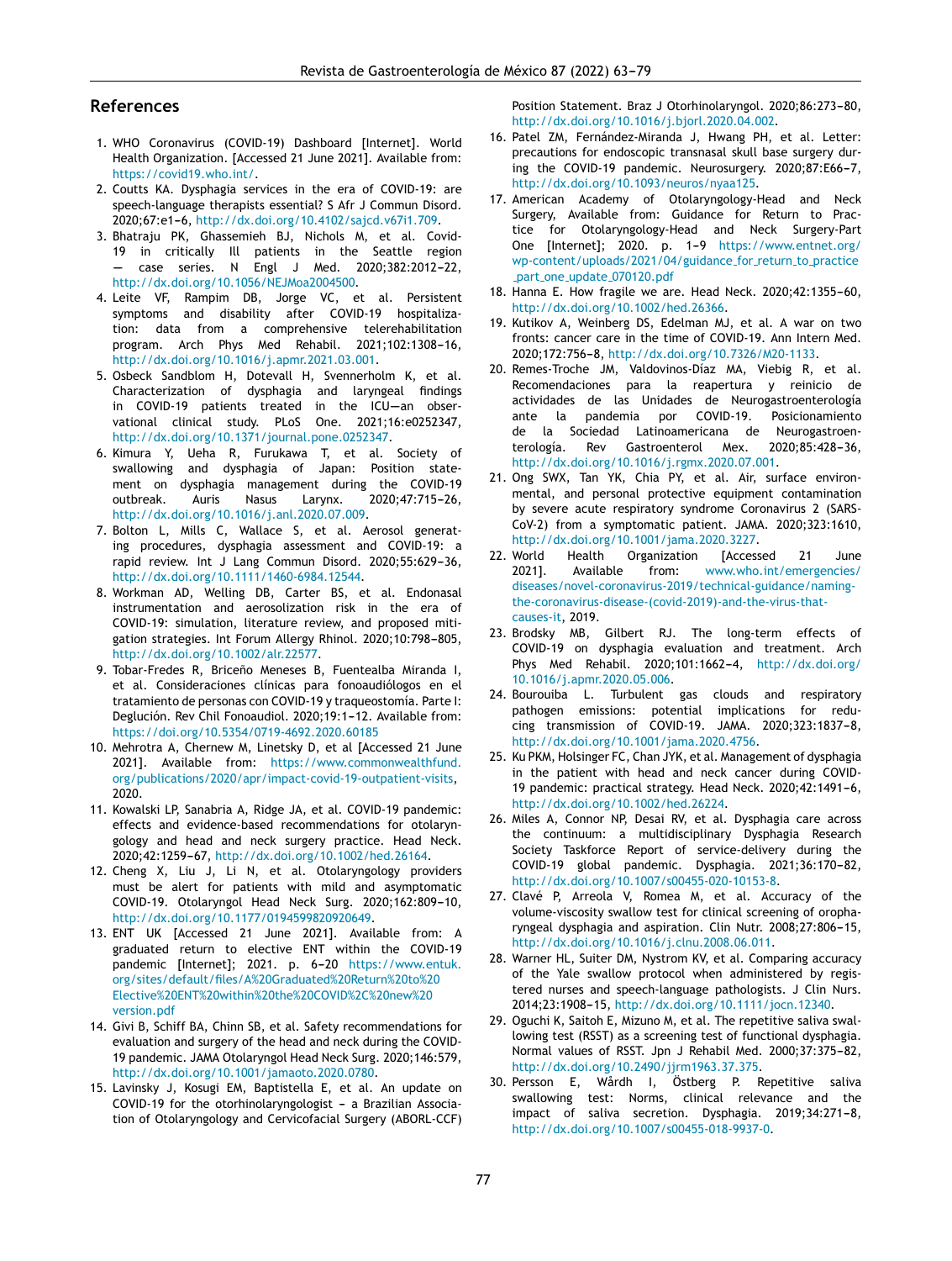- <span id="page-15-0"></span>31. Trapl M, Enderle P, Nowotny M, et al. Dysphagia bedside screening for acute-stroke patients: the gugging swallowing screen. Stroke. 2007;38:2948-52, [http://dx.doi.org/10.1161/](dx.doi.org/10.1161/STROKEAHA.107.483933) [STROKEAHA.107.483933](dx.doi.org/10.1161/STROKEAHA.107.483933).
- 32. Frakking TT, Chang AB, O'Grady K-AF, et al. The use of cervical auscultation to predict oropharyngeal aspiration in children: a randomized controlled trial. Dysphagia.  $2016;31:738-48$ , [http://dx.doi.org/](dx.doi.org/10.1007/s00455-016-9727-5) [10.1007/s00455-016-9727-5](dx.doi.org/10.1007/s00455-016-9727-5).
- 33. Vargas-García MA. Perfil espectrográfico de deglución normal en adultos. Nutr Hosp. 2018:36:412-9, [http://dx.doi.org/10.20960/nh.2173.](dx.doi.org/10.20960/nh.2173)
- 34. Campos NG, da Costa RF. Alterações pulmonares causadas pelo novo Coronavírus (COVID-19) e o uso da ventilação mecânica invasiva. J Health Biol Sci. 2020:8:1-3, [http://dx.doi.org/10.12662/2317-3076jhbs.v8i1.3185.p1-](dx.doi.org/10.12662/2317-3076jhbs.v8i1.3185.p1-3.2020) [3.2020.](dx.doi.org/10.12662/2317-3076jhbs.v8i1.3185.p1-3.2020)
- 35. Zenteno D, Vera R, Perillán J, et al. Ventilación mecánica prolongada en tiempos de pandemia/COVID-19. Neumol Pediatr. 2020;15:346-50, [http://dx.doi.org/10.51451/np.v15i2.64](dx.doi.org/10.51451/np.v15i2.64).
- 36. da Silva RG, Motonaga SM, Cola PC, et al. Estudo multicêntrico sobre escalas para grau de comprometimento em disfagia orofaríngea neurogênica. Rev Soc Bras Fonoaudiol. 2012;17:167-70, [http://dx.doi.org/10.1590/S1516-80342012000200011.](dx.doi.org/10.1590/S1516-80342012000200011)
- 37. Castillo-Allendes A, Contreras-Ruston F, Cantor Lady, et al. Terapia de voz en el contexto de la pandemia covid-19; recomendaciones para la práctica clínica. J Voice. 2020;35:808.e1-12, [http://dx.doi.org/10.1016/j.jvoice.2020.08.018](dx.doi.org/10.1016/j.jvoice.2020.08.018).
- 38. Ministério da Saúde, Brasil [Accessed 21 June 2021]. Available from: Protocolo de manejo clínico para o novo coronavírus (2019-nCoV) [Internet]; 2020. p. 6-28 [http://portaldeboaspraticas.iff.fiocruz.br/biblioteca/](http://portaldeboaspraticas.iff.fiocruz.br/biblioteca/protocolo-de-manejo-clinico-para-o-novo-coronavirus2019-ncov/) [protocolo-de-manejo-clinico-para-o-novo-coronavirus2019](http://portaldeboaspraticas.iff.fiocruz.br/biblioteca/protocolo-de-manejo-clinico-para-o-novo-coronavirus2019-ncov/) [ncov/](http://portaldeboaspraticas.iff.fiocruz.br/biblioteca/protocolo-de-manejo-clinico-para-o-novo-coronavirus2019-ncov/)
- 39. Soldatova L, Williams C, Postma GN, et al. Virtual dysphagia evaluation: Practical guidelines for dysphagia management in the context of the COVID-19 pandemic. Otolaryngol Head Neck Surg. 2020;163:455-8, [http://dx.doi.org/10.1177/0194599820931791](dx.doi.org/10.1177/0194599820931791).
- 40. Fritz MA, Howell RJ, Brodsky MB, et al. Moving forward with dysphagia care: implementing strategies during the COVID-19 pandemic and beyond. Dysphagia. 2021;36:161-0149, [http://dx.doi.org/10.1007/s00455-020-10139-6.](dx.doi.org/10.1007/s00455-020-10139-6)
- 41. Frajkova Z, Tedla M, Tedlova E, et al. Postintubation dysphagia during COVID-19 outbreak-contemporary review. Dysphagia. 2020;35:549-57, [http://dx.doi.org/](dx.doi.org/10.1007/s00455-020-10139-6) [10.1007/s00455-020-10139-6.](dx.doi.org/10.1007/s00455-020-10139-6)
- 42. Rosenbek JC, Robbins JA, Roecker EB, et al. A penetration-aspiration scale. Dysphagia. 1996;11:93-8, [http://dx.doi.org/10.1007/BF00417897](dx.doi.org/10.1007/BF00417897).
- 43. Borders JC, Brates D. Use of the penetration-aspiration scale in dysphagia research: a systematic review. Dysphagia. 2020;35:583-97, [http://dx.doi.org/10.1007/s00455-019-](dx.doi.org/10.1007/s00455-019-10064-3) [10064-3.](dx.doi.org/10.1007/s00455-019-10064-3)
- 44. O'Neil KH, Purdy M, Falk J, et al. The dysphagia outcome and severity scale. Dysphagia. 1999;14:139-45, [http://dx.doi.org/10.1007/PL00009595](dx.doi.org/10.1007/PL00009595).
- 45. Aoyagi Y, Ohashi M, Funahashi R, et al. Oropharyngeal dysphagia and aspiration pneumonia following coronavirus disease 2019: a case report. Dysphagia. 2020;35:545-8, [http://dx.doi.org/10.1007/s00455-020-10140-z](dx.doi.org/10.1007/s00455-020-10140-z).
- 46. Ing EB, Xu QA, Salimi A, et al. Physician deaths from corona virus (COVID-19) disease. Occup Med. 2020;70:370-4, [http://dx.doi.org/10.1093/occmed/kqaa088](dx.doi.org/10.1093/occmed/kqaa088).
- 47. Soetikno R, Teoh AYB, Kaltenbach T, et al. Considerations in performing endoscopy during the COVID-19 pandemic.

Gastrointest Endosc. 2020:92:176-83, [http://dx.doi.org/10.](dx.doi.org/10.1016/j.gie.2020.03.3758) [1016/j.gie.2020.03.3758.](dx.doi.org/10.1016/j.gie.2020.03.3758)

- 48. Cummings MJ, Baldwin MR, Abrams D, et al. Epidemiology, clinical course, and outcomes of critically ill adults with COVID-19 in New York City: a prospective cohort study. Lancet. 2020;395:1763-70, [http://dx.doi.org/10.](dx.doi.org/10.1016/S0140-6736(20)31189-2) [1016/S0140-6736\(20\)31189-2](dx.doi.org/10.1016/S0140-6736(20)31189-2).
- 49. Intensive Care National Audit & Research Centre, 1089:1-28. [Accessed 21 June 2021]. Available from: [www.icnarc.org/DataServices/Attachments/Download/4db](http://www.icnarc.org/DataServices/Attachments/Download/4db14011-e51a-eb11-912b-00505601089b) [14011-e51a-eb11-912b-00505601089b,](http://www.icnarc.org/DataServices/Attachments/Download/4db14011-e51a-eb11-912b-00505601089b) 2020.
- 50. Freeman-Sanderson A, Ward EC, Miles A, et al. A consensus statement for the management and rehabilitation of communication and swallowing function in the ICU: a global response to COVID-19. Arch Phys Med Rehabil. 2021;102:835-42, [http://dx.doi.org/10.1016/j.apmr.2020.10.113.](dx.doi.org/10.1016/j.apmr.2020.10.113)
- 51. Macht M, Wimbish T, Bodine C, et al. ICU-acquired swallowing disorders. Crit Care Med. 2013;41:2396-405, [http://dx.doi.org/10.1097/CCM.0b013e31829caf33](dx.doi.org/10.1097/CCM.0b013e31829caf33).
- 52. Sharifian-Dorche M, Huot P, Osherov M, et al. Neurological complications of coronavirus infection; a comparative review and lessons learned during the COVID-19 pandemic. J Neurol Sci. 2020;417:117085, [http://dx.doi.org/10.1016/j.jns.2020.117085](dx.doi.org/10.1016/j.jns.2020.117085).
- 53. Brodsky MB, Huang M, Shanholtz C, et al. Recovery from dysphagia symptoms after oral endotracheal intubation in acute respiratory distress syndrome survivors. A 5-year longitudinal study. Ann Am Thorac Soc. 2017;14:376-83, [http://dx.doi.org/10.1513/AnnalsATS.201606-](dx.doi.org/10.1513/AnnalsATS.201606-455OC) [55OC](dx.doi.org/10.1513/AnnalsATS.201606-455OC).
- 54. Cavalcante-Leão Bl, de Araujo C, Basso I, et al. Is there scientific evidence of the mouthwashes effectiveness in reducing viral load in Covid-19? A systematic review. J Clin Exp Dent. 2021:e179-89, [http://dx.doi.org/10.4317/jced](dx.doi.org/10.4317/jced.57406) [.57406.](dx.doi.org/10.4317/jced.57406)
- 55. Organización Mundial de la Salud, 68. [Accessed 21 June 2021]. Available from: [https://apps.who.int/iris/handle/10665/](https://apps.who.int/iris/handle/10665/332638) [332638](https://apps.who.int/iris/handle/10665/332638), 2020.
- 56. Organización Mundial de la Salud, 5. [Accessed 21 June 2021]. Available from: [https://apps.who.int/iris/handle/10665/](https://apps.who.int/iris/handle/10665/331528) [331528](https://apps.who.int/iris/handle/10665/331528), 2020.
- 57. Sifuentes-Rodríguez E, Palacios-Reyes D. COVID-19: the outbreak caused by a new coronavirus. Bol Med Hosp Infant Mex. 2020;77:3854, [http://dx.doi.org/10.24875/BMHIM.20000039](dx.doi.org/10.24875/BMHIM.20000039).
- 58. [Levy](http://refhub.elsevier.com/S2255-534X(21)00139-0/sbref0285) [DS,](http://refhub.elsevier.com/S2255-534X(21)00139-0/sbref0285) [De](http://refhub.elsevier.com/S2255-534X(21)00139-0/sbref0285) [Almeida](http://refhub.elsevier.com/S2255-534X(21)00139-0/sbref0285) [ST.](http://refhub.elsevier.com/S2255-534X(21)00139-0/sbref0285) [Disfagia](http://refhub.elsevier.com/S2255-534X(21)00139-0/sbref0285) [infantil.](http://refhub.elsevier.com/S2255-534X(21)00139-0/sbref0285) [Thieme](http://refhub.elsevier.com/S2255-534X(21)00139-0/sbref0285) [Revinter](http://refhub.elsevier.com/S2255-534X(21)00139-0/sbref0285) [Publicac¸ões;](http://refhub.elsevier.com/S2255-534X(21)00139-0/sbref0285) [2018.](http://refhub.elsevier.com/S2255-534X(21)00139-0/sbref0285) [p.](http://refhub.elsevier.com/S2255-534X(21)00139-0/sbref0285) [273.](http://refhub.elsevier.com/S2255-534X(21)00139-0/sbref0285)
- 59. [Abboud](http://refhub.elsevier.com/S2255-534X(21)00139-0/sbref0290) [WA,](http://refhub.elsevier.com/S2255-534X(21)00139-0/sbref0290) [Nadel](http://refhub.elsevier.com/S2255-534X(21)00139-0/sbref0290) [S,](http://refhub.elsevier.com/S2255-534X(21)00139-0/sbref0290) [Hassin-Baer](http://refhub.elsevier.com/S2255-534X(21)00139-0/sbref0290) [S,](http://refhub.elsevier.com/S2255-534X(21)00139-0/sbref0290) [et](http://refhub.elsevier.com/S2255-534X(21)00139-0/sbref0290) [al.](http://refhub.elsevier.com/S2255-534X(21)00139-0/sbref0290) [Ultrasound-guided](http://refhub.elsevier.com/S2255-534X(21)00139-0/sbref0290) [botulinum](http://refhub.elsevier.com/S2255-534X(21)00139-0/sbref0290) [toxin](http://refhub.elsevier.com/S2255-534X(21)00139-0/sbref0290) [injections](http://refhub.elsevier.com/S2255-534X(21)00139-0/sbref0290) [into](http://refhub.elsevier.com/S2255-534X(21)00139-0/sbref0290) [the](http://refhub.elsevier.com/S2255-534X(21)00139-0/sbref0290) [salivary](http://refhub.elsevier.com/S2255-534X(21)00139-0/sbref0290) [glands](http://refhub.elsevier.com/S2255-534X(21)00139-0/sbref0290) [for](http://refhub.elsevier.com/S2255-534X(21)00139-0/sbref0290) [the](http://refhub.elsevier.com/S2255-534X(21)00139-0/sbref0290) [treatment](http://refhub.elsevier.com/S2255-534X(21)00139-0/sbref0290) [of](http://refhub.elsevier.com/S2255-534X(21)00139-0/sbref0290) [drooling.](http://refhub.elsevier.com/S2255-534X(21)00139-0/sbref0290) [Isr](http://refhub.elsevier.com/S2255-534X(21)00139-0/sbref0290) [Med](http://refhub.elsevier.com/S2255-534X(21)00139-0/sbref0290) [Assoc](http://refhub.elsevier.com/S2255-534X(21)00139-0/sbref0290) [J.](http://refhub.elsevier.com/S2255-534X(21)00139-0/sbref0290) 2019;21:116-9. [PMID:](http://refhub.elsevier.com/S2255-534X(21)00139-0/sbref0290) [30772963.](http://refhub.elsevier.com/S2255-534X(21)00139-0/sbref0290)
- 60. Menegozzo CAM, Arap SS, Mariani AW, et al. Standardization of elective tracheostomies at the Central Institute of the Hospital das Clínicas in São Paulo during the COVID-19 pandemic. Rev Col Bras Cir. 2020;47:e20202574, [http://dx.doi.org/10.1590/0100-6991e-20202574](dx.doi.org/10.1590/0100-6991e-20202574).
- 61. Kulcsar MAV, Montenegro FLM, Santos ABO, et al. Recommendations for head and neck surgical procedures during the COVID-19 pandemic. Clinics. 2020;75:e2084, [http://dx.doi.org/10.6061/clinics/2020/e2084.](dx.doi.org/10.6061/clinics/2020/e2084)
- 62. Macfarlane AJR, Harrop-Griffiths W, Pawa A. Regional anaesthesia and COVID-19: first choice at last? Br J Anaesth. 2020;125:243-7, [http://dx.doi.org/10.](dx.doi.org/10.1016/j.bja.2020.05.016) [1016/j.bja.2020.05.016.](dx.doi.org/10.1016/j.bja.2020.05.016)
- 63. Dauer E, Salassa J, Iuga L, et al. Endoscopic laser vs open approach for cricopharyngeal myotomy. Otolaryngol Head Neck Surg. 2006;134:830-5, [http://dx.doi.org/10.](dx.doi.org/10.1016/j.otohns.2005.12.030) [1016/j.otohns.2005.12.030.](dx.doi.org/10.1016/j.otohns.2005.12.030)